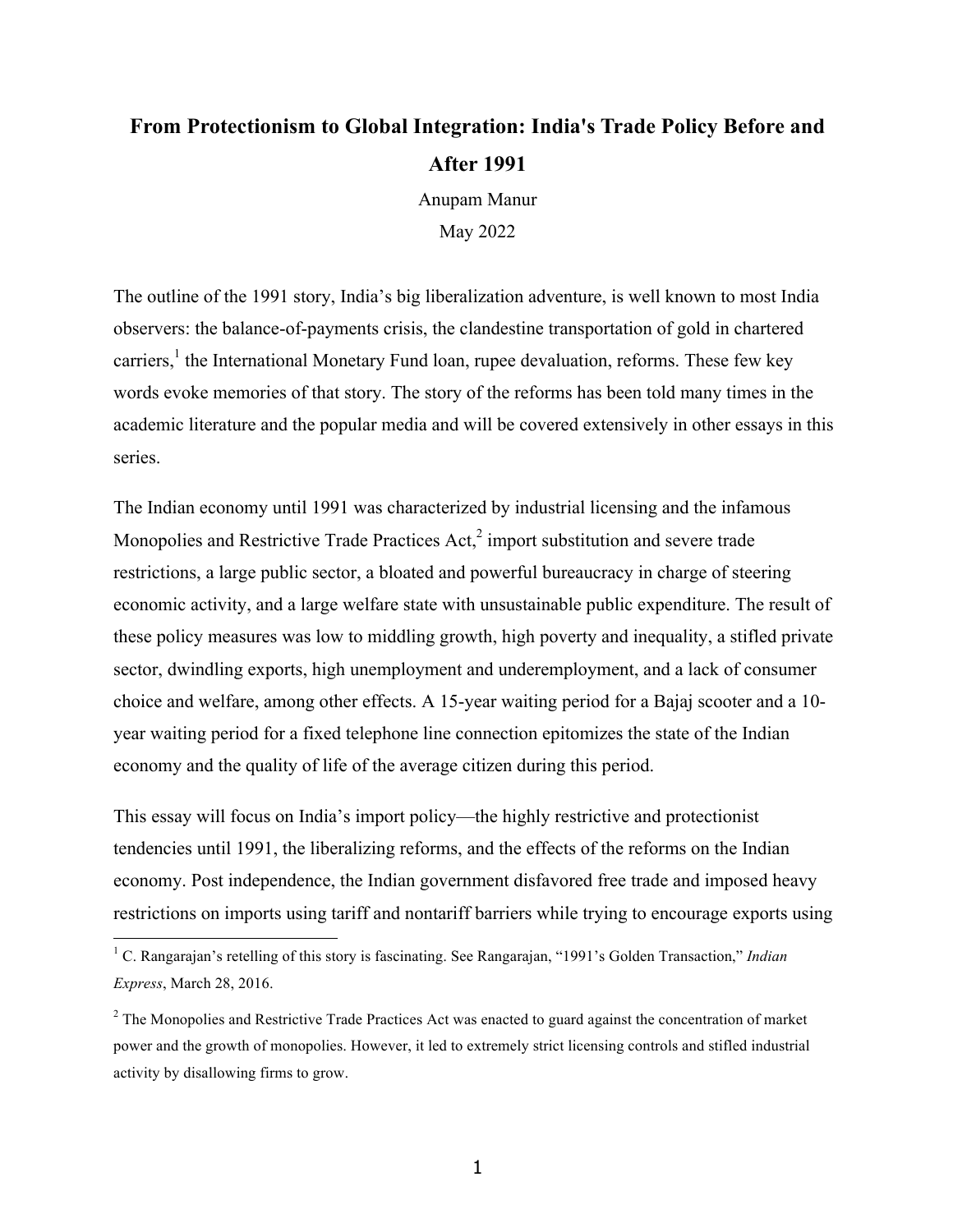subsidies. The large theme of India's trade policy during this period was that each instance of trade liberalization and reform was not only backtracked soon after it came into effect but also pulled further back—a case of one step forward and two steps back. For instance, small reductions in import duties was followed by bigger hikes, or any easing of license requirements was followed by stricter requirements in the next period. This was followed by piecemeal and inadequate liberalization in the 1980s.

The year 1991 witnessed a balance-of-payments crisis. The government responded with currency devaluation, relaxation of the import licensing system, and a broad reduction in tariffs. In the years following the reforms, the Indian economy grew at significantly higher rates, the share of trade in India's GDP increased, and the share of Indian goods and services in global trade increased.

#### **India's Trade Policy in the Context of Global Trade**

While India embarked on a highly protectionist trade policy in the 1950s and thereafter, global trade in the same period had largely gone in the opposite direction. After the Second World War, along with efforts to establish peace and security in the global order, the United States and Europe were making efforts to establish a new global economic system that could facilitate greater economic integration among countries. The Bretton Woods Conference saw the establishment of the International Monetary Fund and the World Bank, intended to oversee exchange rate stability and postwar reconstruction, respectively.

Along with the establishment of the twin institutions at the Bretton Woods, two other important events led to lower trade barriers and greater trade volume in postwar Europe and United States—the signing of the General Agreement on Tariffs and Trade and the Marshall Plan, respectively. In 1947, 23 countries signed the General Agreement on Tariffs and Trade, which was established to promote international trade by a reduction of trade barriers, such as tariffs and quotas. This was done partly to avoid the mistakes of the 1930s, when waves of protectionism across the world had resulted in beggar-thy-neighbor policies and had helped extend and intensify the Great Depression. Average tariff rates in the industrialized nations were close to 40% in 1947, but they gradually declined after the agreement came into effect, to about 15% in the 1970s. Just the Geneva round of negotiations in 1947 witnessed the 23 countries making at

2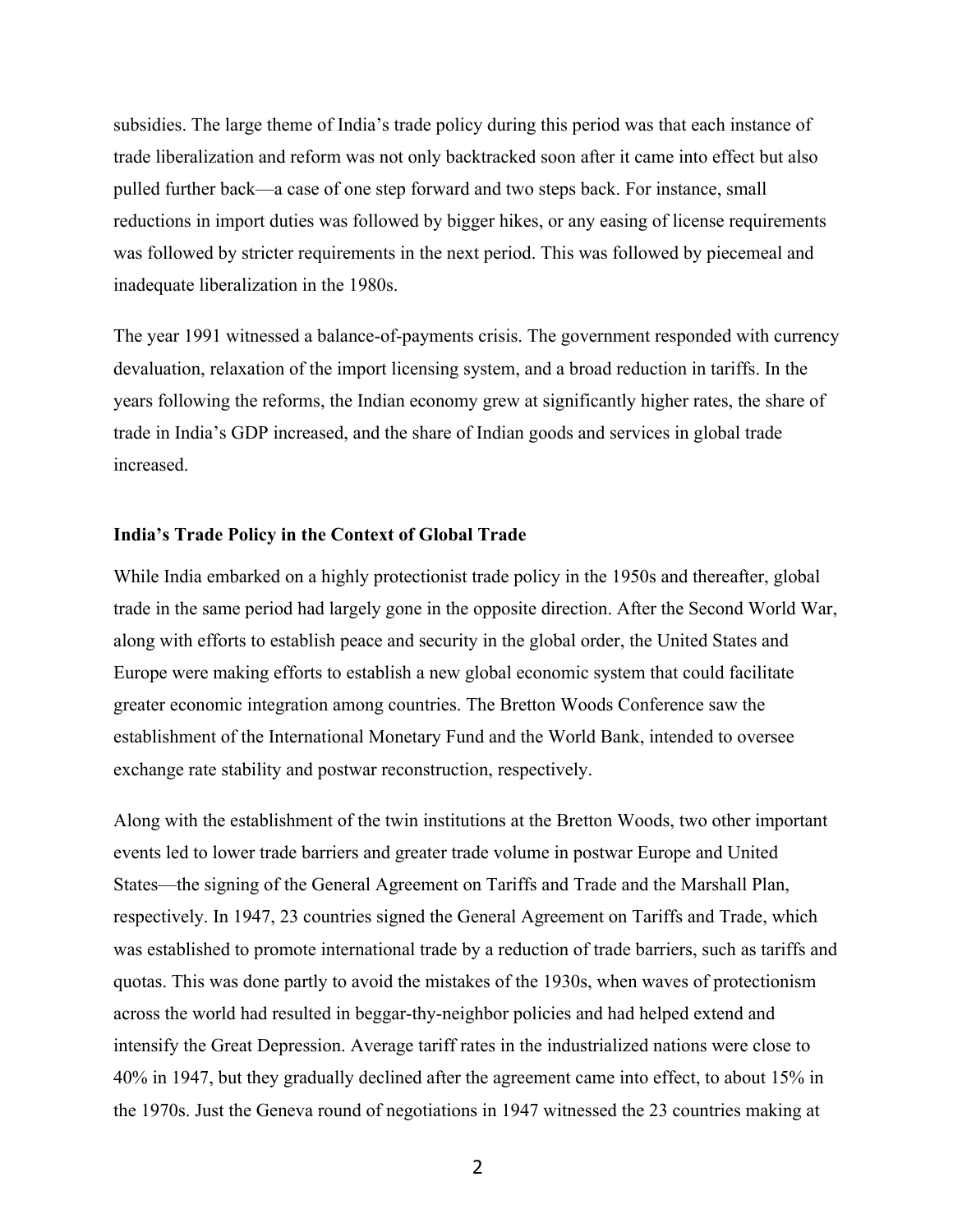least 123 agreements covering 45,000 tariff items, which covered nearly half of overall world trade.<sup>3</sup>

The European Recovery Program (commonly referred to as the Marshall Plan), enacted in 1948 by the US government, contributed to rapid economic growth in Europe in the 1950s and consequently led to greater trade and economic integration.

A combination of these factors resulted in rapid expansion in world trade. This expansion was long-lasting: world merchandise exports rose by more than 8% per annum in real terms over the 1950–1973 period. Trade volumes also increased in value, from \$78 billion in 1953 to \$567 billion in 1973 (albeit in nominal terms).<sup>4</sup> Trade volumes took a hit in the mid to late 1970s because of oil price shocks and the subsequent stagflation in the United States, but they recovered in the 1990s with the establishment of the World Trade Organization after the Uruguay Round of trade negotiations in 1994.

The mood and approach toward trade was quite different in the USSR bloc and in many developing countries. The Soviet Union and other communist countries took a deliberately autarkic approach to trade, and many recently independent developing countries were also wary of free trade and its possible impact on their fragile economies. Thus, many developing countries in Latin America, Africa, East Asia, and the Indian subcontinent embraced import substitution industrialization policies, though during differing time periods. However, the economic outcomes in the countries that adopted these policies were nearly universally terrible. By the 1980s most countries had abandoned such policies in favor of freer international trade.

Postindependence, India pursued socialist-minded development policies that emphasized selfreliance and state-led investment in heavy and capital-intensive industries. The next section will look at the evolution of India's trade policies from the 1950s until the 1991 reforms.

<sup>&</sup>lt;sup>3</sup> Douglas A. Irwin, "The GATT's Contribution to Economic Recovery in Post-war Western Europe" (International Finance Discussion Papers, Federal Reserve Bank, 1993).

<sup>4</sup> Lynden Briscoe, "The Growth and Structure of International Trade since the Second World War," *British Journal of International Studies* 1, no. 3 (1975): 209.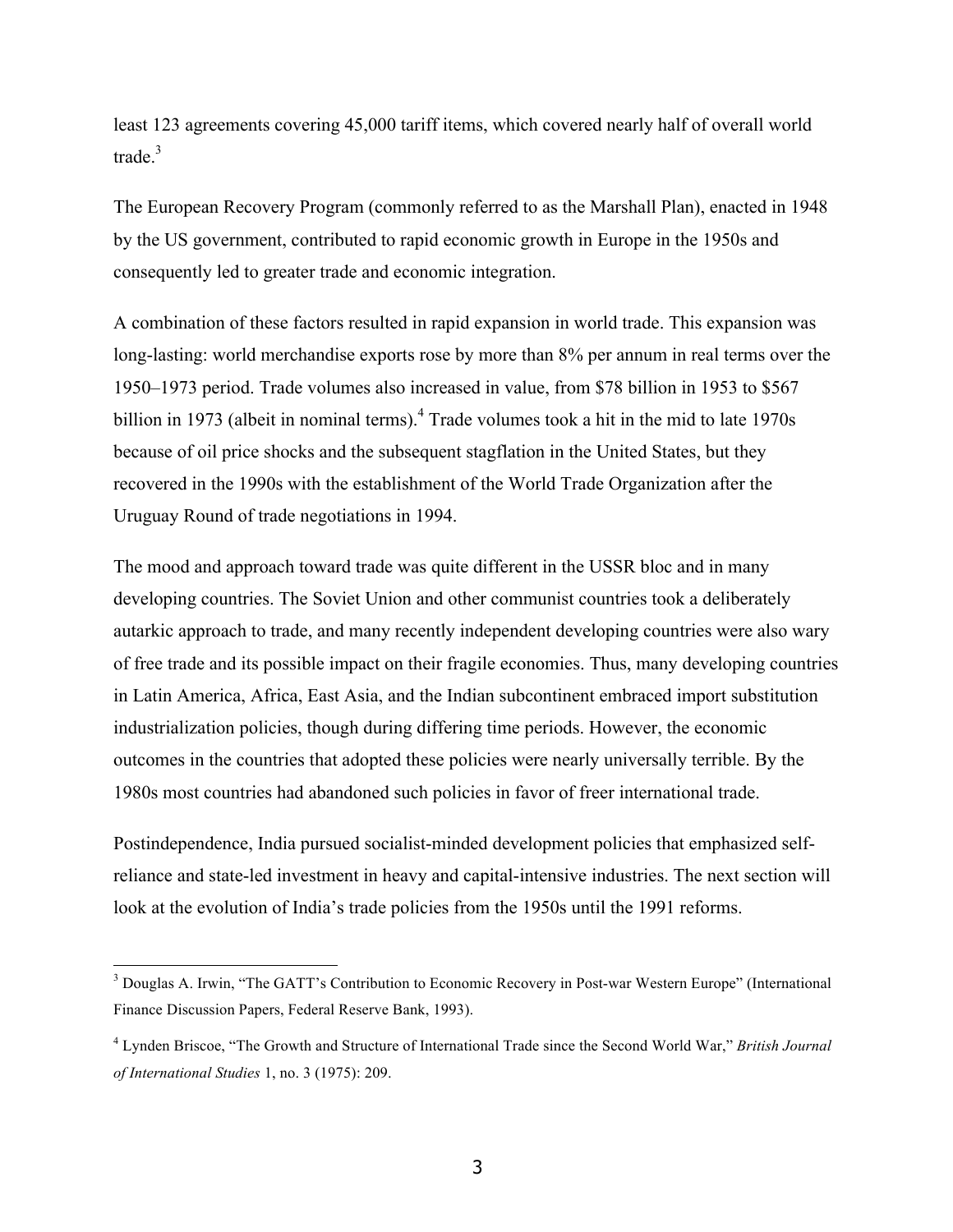#### **India Takes the Route of Near Autarky Postindependence**

Indian trade policy has a long and complicated history. Protectionist tendencies reared their heads as early as 1921, when local industries demanded and were granted tariffs on imported goods to protect them from international competition. Meanwhile, the concept of Swadeshi (import substitution) was popular as an economic tool against the British. India's trade policy postindependence is not unidirectional—there were some twists and turns on the way, as each attempt at liberalization rebounded to a more restrictive regime.

This history can be sliced in different ways, punctuated by changes in either direction or intensity. Arvind Panagariya uses a simple three-period approach: virtual autarky (1950–1975), ad hoc liberalization (1976–1991), and deeper and systematic liberalization (1991–present).<sup>5</sup>

Just before independence, the British government in India imposed severe restrictions on trade. One of the relics of this regime was the system of Open General License (OGL). Since foreign exchange was hard to come by, it required rationing, and only essential items—which were put on the OGL list—were permitted for importing. This system remained in place well after the British left Indian shores.

Even after independence, the OGL system worked as a positive list—only those items that were on the list could be imported without a license, subject of course to other bureaucratic requirements. Importing any item not on the list required a license from the Ministry of Commerce. Therefore, the curation of this OGL list was a task of great import (excuse the pun), but without any accountability. Additions to or deletions from the list did not require parliamentary debates or approval; they were subject only to bureaucratic wisdom.

In the early 1950s, there was a slight inclination toward liberalizing some of the import controls, mainly because of a buildup of foreign exchange reserves due to the war. At an aggregate level, the First Five-Year Plan made an attempt at progressive liberalization by allowing for some imports and expanding the scope of the OGL list.

 <sup>5</sup> Arvind Panagariya, "India's Trade Reform: Progress, Impact and Future Strategy," March 4, 2004, http://www.columbia.edu/~ap2231/indias-trade-reform-progress-impact-and-future-strategy.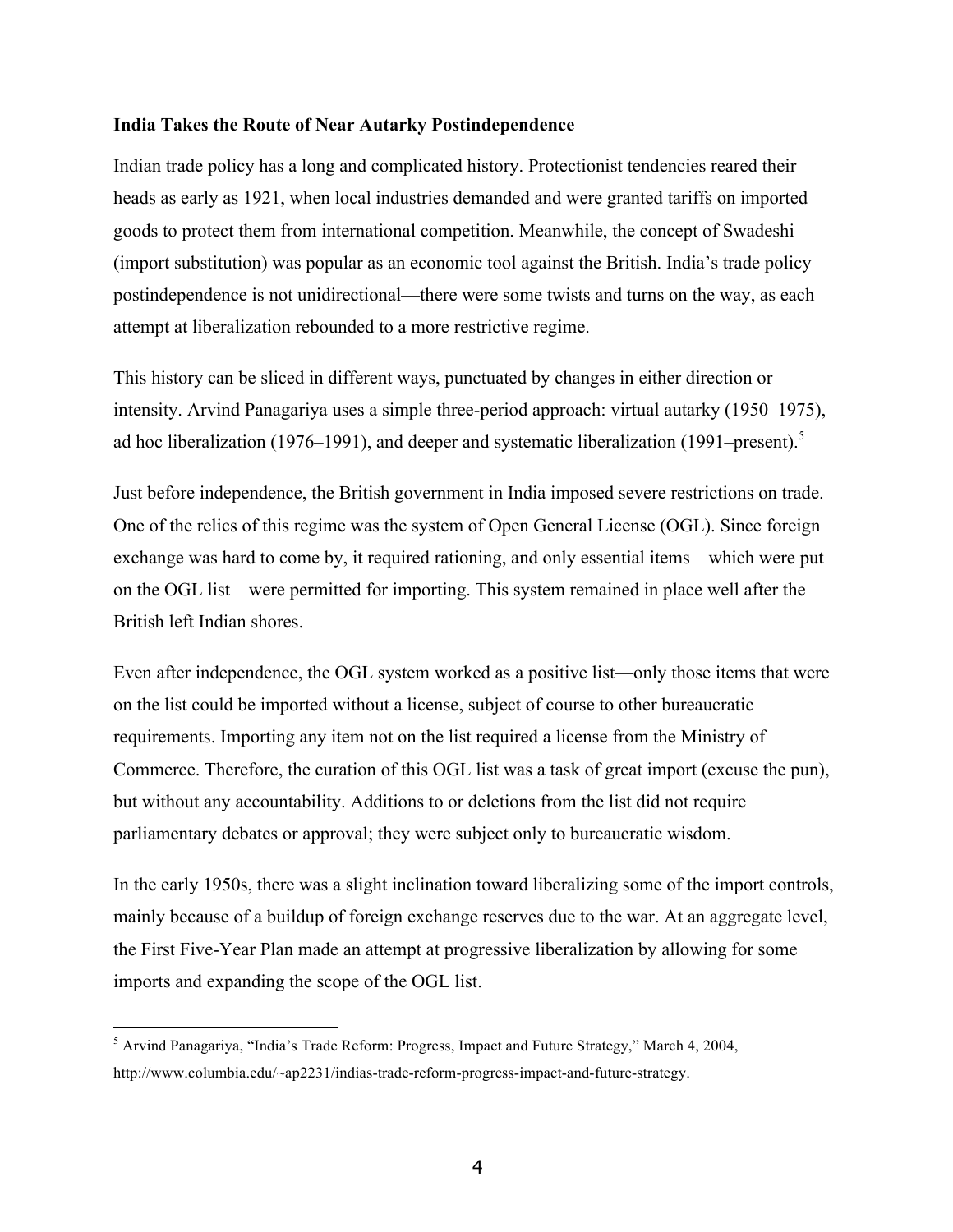The relatively weak attempt at liberalization in the early 1950s was quickly reversed following a foreign exchange crisis in 1956. Strict implementation of the import licensing system in tandem with overall tighter controls over all forms of economic activity ensued. This period witnessed high levels of distortion in the domestic markets and international trade as they were subject to increasingly discretionary policies. The knee-jerk reaction to the crisis was to arbitrarily control and limit imports to match the available foreign exchange. The OGL list was pruned, and many items were outside the list again.

For the next couple of decades, import policy was driven by the government's need to have complete and direct control of foreign exchange utilization. Foreign exchange was allocated by the administration for practically all uses in the economy. Jagdish Bhagwati and T. N. Srinivasan provide an excellent account of how this would play out:

For each six-month period, the Ministry of Finance prepared an estimate of the available foreign exchange. In the first stage, debt repayment, Embassy expenditures, food, fertilizer, petroleum, oil and lubricant (POL) and defense needs were netted out from the estimated reserves. At the next stage, allocations were made to (1) different public-sector undertakings for their raw material and machinery imports, (2) Iron and Steel Controller and (3) Commerce Ministry for private sector imports of raw materials and machinery. A large multiplicity of licensing agencies was involved in the allocation process before foreign exchange reached the actual user. Typically, imports of raw materials were not permitted if domestic substitutes were available.<sup>6</sup>

Under this new regime, where the allocation of scarce foreign exchange became the primary target of trade policy, a producer could easily block any imports and gain protection. Imports of products that had indigenous substitutes were not granted foreign exchange; thus, if a producer wanted to block the import of any commodity, it could let a relevant authority know that it had

 <sup>6</sup> Jagdish N. Bhagwati and T. N. Srinivasan, *Foreign Trade Regimes and Economic Development: India* (New York: National Bureau of Economic Research, 1975).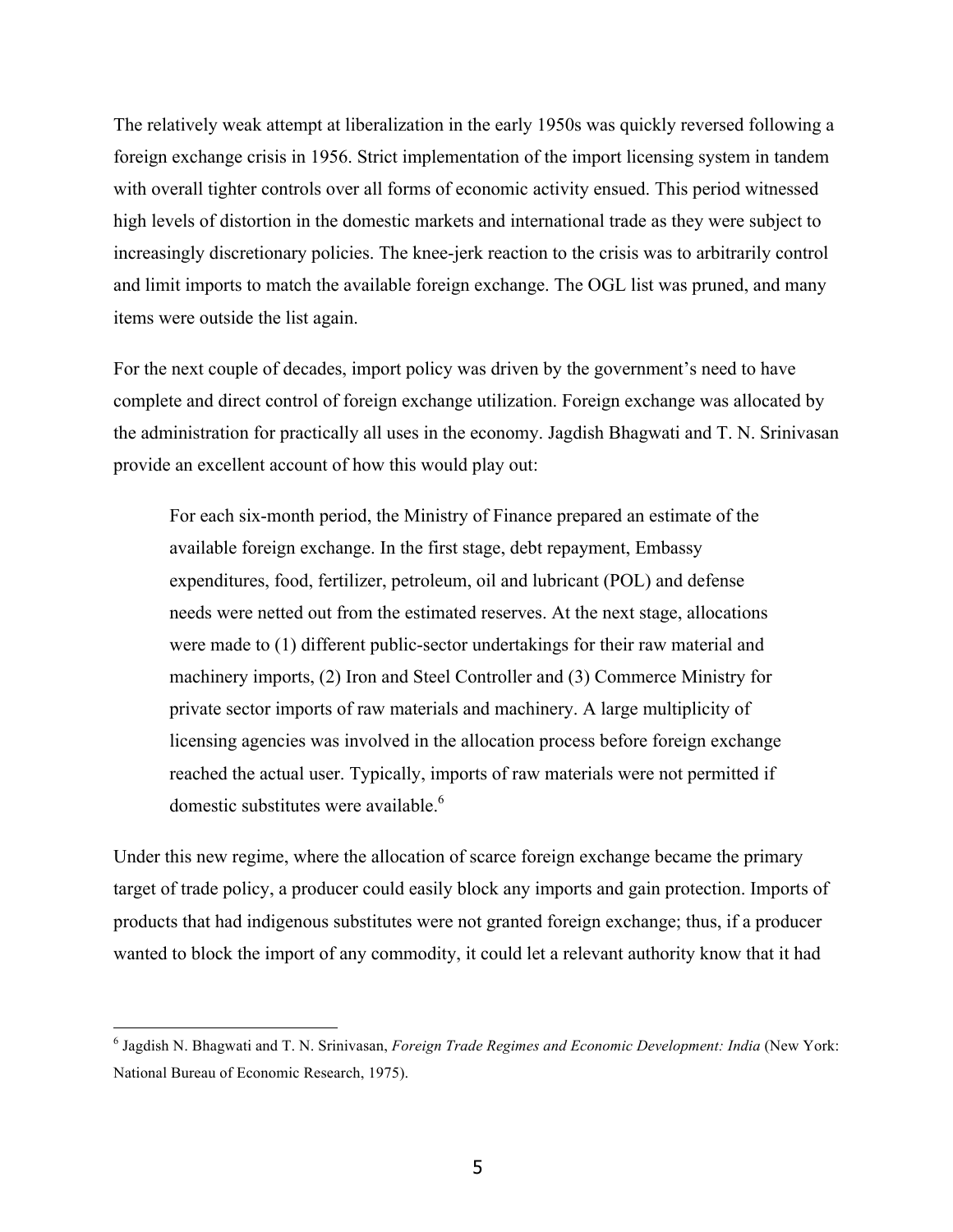made an indigenous substitute. The quality, price, and delivery date were not relevant to the decision.7

## *The 1966 Devaluation*

Back to the timeline: sustained fiscal profligacy and the issuance of ad hoc Treasury bills to the Reserve Bank of India led to an increase in money supply in India during the 1960s. This resulted in higher inflation and a currency that was severely overvalued in real and nominal terms. The exchange rate, however, was fixed (pegged to the pound sterling), and—because India had higher domestic prices relative to the world—Indian goods become uncompetitive in the world market (decreasing exports) and foreign goods became cheaper (increasing imports). This took a toll on the foreign exchange reserves of the country.

A couple of other geopolitical reasons, including the cutoff of foreign aid (which had been helping with the foreign exchange reserves until then) following the 1965 war with Pakistan, necessitated a devaluation of the rupee. The devaluation meant that the effective value of the rupee went from 4.76 per dollar to 7.50 per dollar. That worked out to be a devaluation of  $57\%$  in nominal terms. $8 \text{ In real terms}$ , it worked out to be a 30% devaluation.

The 1966 devaluation was accompanied by some reforms—tariff reductions, small relaxations in the import licensing requirements, and a general reduction (and in some cases abolition) of export subsidies.

However, both the devaluation and the first steps toward liberalization proved to be immensely unpopular domestically. Further, the government was not too keen on giving up the ability to hand out export subsidies and special favors. Finally, the diplomatic isolation of Indira Gandhi by the United States (around the time of the Bangladesh war in 1971) led to a complete reversal of the liberalization measures. A regime of tight import controls was reinstated, which saw an effective ban on the import of nearly all consumer goods (including textiles). Only intermediate

 <sup>7</sup> Panagariya, "India's Trade Reform."

<sup>8</sup> Ira Dugal, "Why 6/6/'66 Was a Devilish Day for the Rupee," *Mint*, June 6, 2016.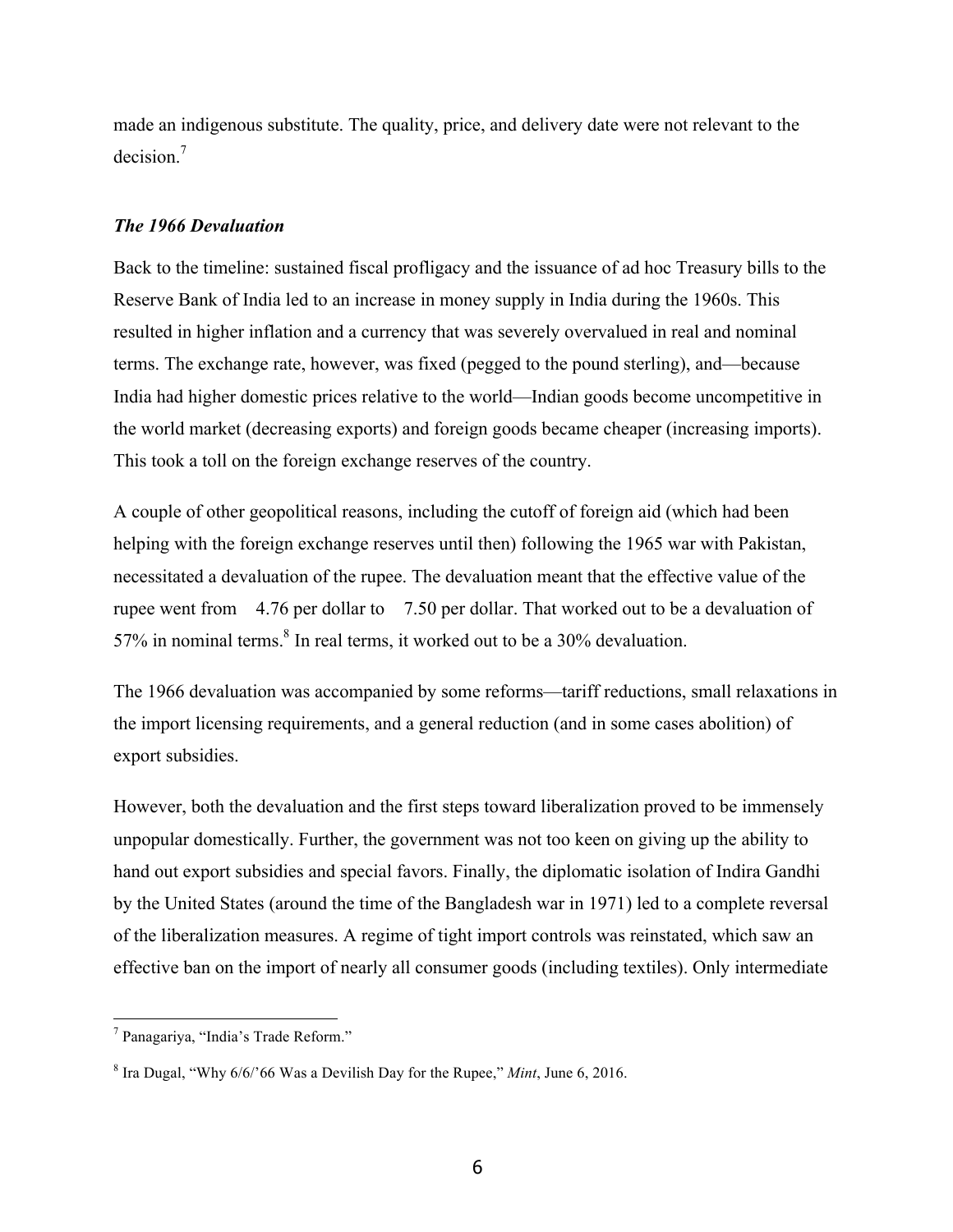materials, components, and capital equipment were allowed to be imported, and only if they were "essential" and not "indigenously available."<sup>9</sup> Panagariya captures the extent of India's turn toward autarky when he notes that "by the mid-1970s India's trade regime had become so repressive that the share of nonoil, non-cereals imports in GDP fell from an already low 7 percent in 1957–58 to 3 percent in 1975–76."<sup>10</sup>

## *Tariffs*

Though tariffs were not the predominant tool of trade policy, they nonetheless played a part in distorting international trade. The Indian tariff structure consisted of three levels:

- 1) Basic customs duty applied as a percentage of the price of the imported good, which includes manufacturing cost, insurance, and freight charges. This can range from 0%– 300%.
- 2) An auxiliary duty on the price of the good, ranging from 0%–45%.
- 3) Additional or countervailing duties applied to the price of the good plus the basic customs duty and auxiliary duty. The additional duty was an instrument to bring parity between tax imposed on domestic goods and international goods, so the amount was equivalent to excise taxes imposed on locally produced products.<sup>11</sup>

 <sup>9</sup> Garry Pursell, Nalin Kishor, and Kanupriya Gupta, "Manufacturing Protection in India since Independence" (paper presented at "The Indian Economy at 60: Performance and Prospects; A Conference to Mark 60 Years of Indian Independence," Australia South Asia Research Centre, Australian National University, 2007).

<sup>10</sup> Panagariya, "India's Trade Reform."

<sup>&</sup>lt;sup>11</sup> Garry Pursell, "Trade Policies in India," in *National Trade Policies*, ed. Dominick Salvatore (New York: Greenwood, 1992).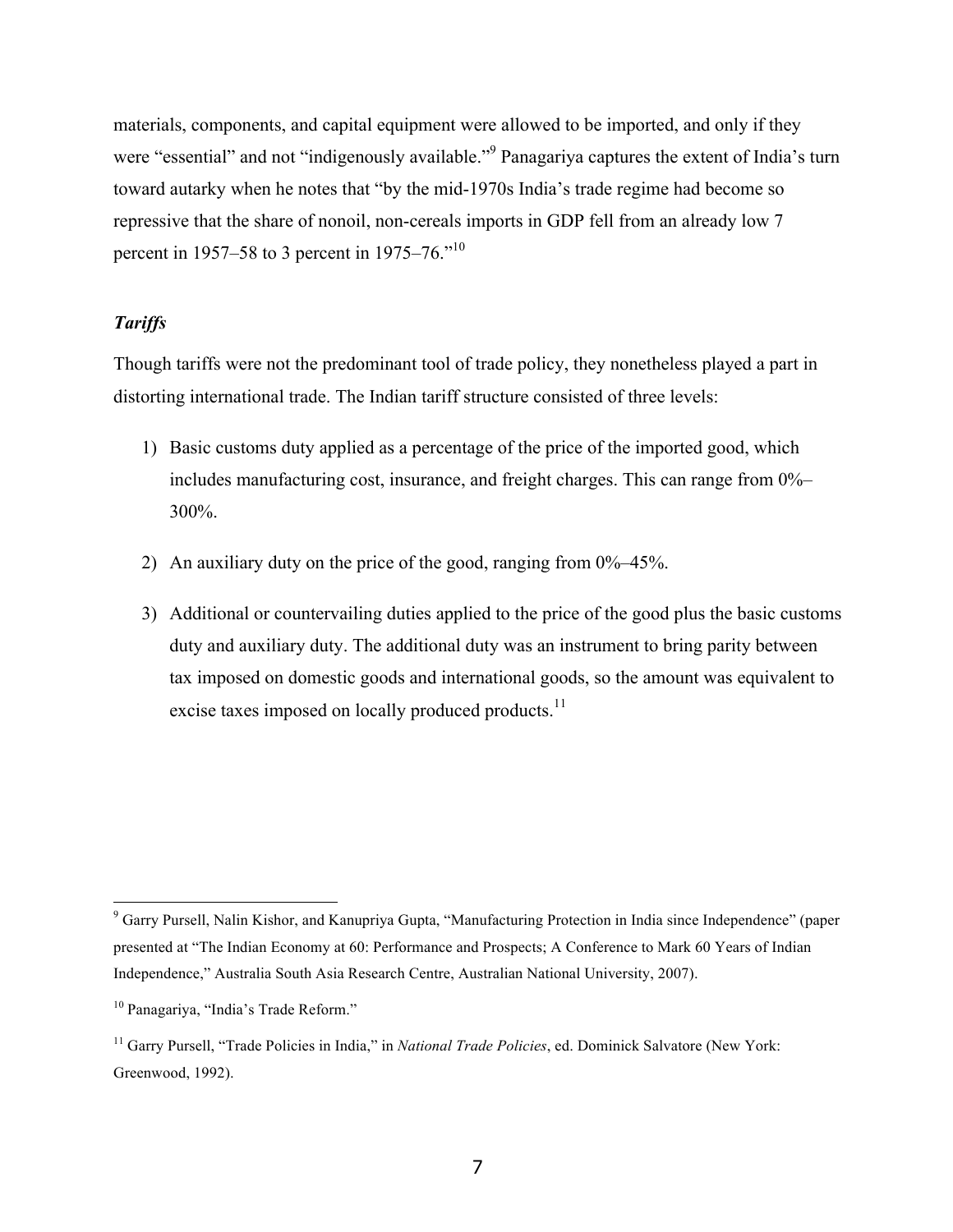The first issue with this system is the cascading taxes, where a tax is applied at successive stages without any deduction for the taxes paid at earlier stages. So additional or countervailing duties are applied on top of the basic customs duty plus the auxiliary duty.<sup>12</sup>

The second issue regards exemptions at the different levels of taxation. A certain good might attract the basic duty plus an additional duty but be exempted from the auxiliary duty—or any other such combination. The result was that an importer could never be sure in advance of the exact amount of taxation that the product would attract.

Overall, the general level of duties in India was much higher than in most other developing countries at that time. Further, the relaxation of import licensing requirements for some goods in the 1980s was accompanied by an increase in tariffs. Tariff revenue as a proportion of imports rose from 20% in 1980/81 to 44% in 1989/90. In 1990/91 the highest tariff rate stood at 355%, the simple average of all tariff rates at 113%, and the import-weighted average of tariff rates at  $87\%$ <sup>13</sup>

## *Nontariff Protection and the Import Licensing System*

Under the import licensing system until 1991, tariffs lost most of their relevance as a tool of trade policy. The government raised tariffs several times and they were substantially higher than global standards, but they functioned primarily as a revenue-raising tool. Import behavior was influenced through licensing rather than tariffs. Exports were continuously encouraged via subsidies, at high costs to the exchequer.

 $12$  To illustrate the effect of cascading taxes, imagine that a TV was being imported into India. It costs 10,000 on entering India's shores. But TV is considered a luxury, so it would attract a pretty high tariff, say 250%, which brings the cost to 35,000. Then, an auxillary duty of 30% applied on the original cost of 10,000 would add

<sup>3000</sup> to the total, bringing it to 38,000. Further, an additional duty of say 10% would be applied on the original price plus the other taxes, instead of just on the original price. This tax on tax is referred to as cascading taxes. The final cost of the TV would be  $41,800$ .

<sup>13</sup> Panagariya, "India's Trade Reform."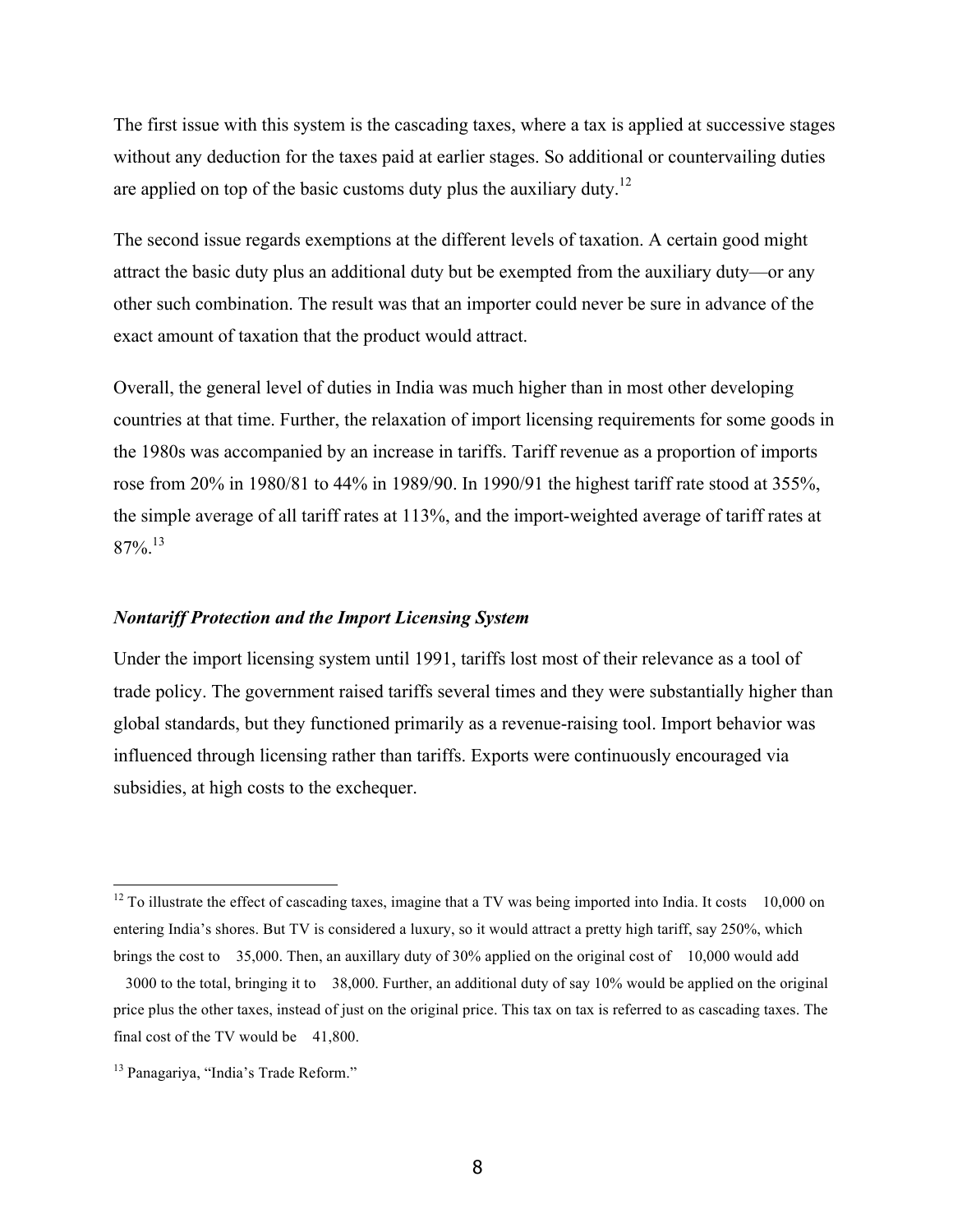Nontariff controls were the predominant means of protectionism. These controls included the import licensing system, canalization, the "actual user" policy, phased manufacturing programs, industrial licensing, and government purchase preferences.<sup>14</sup>

The rest of this section is dedicated to describing the import licensing system, so a brief explanation of the other controls is given here. *Canalization* is the creation of a trade monopoly, which reserves for a public-sector firm the exclusive right to import certain items. The *actual user policy* forbids imports by intermediaries, such as wholesalers. The importing entity has to prove that it is the end user of the good and is not importing for resale. *Phased manufacturing programs* allow imports of certain intermediate goods as inputs into production if they have no domestic manufacturers, but only for a set time frame, within which the company must either find a domestic alternate or produce the intermediate good itself. Finally, domestic goods were preferred for almost all government procurement and purchases.

The import licensing system divided commodities into three categories: consumer goods, intermediate goods, and capital goods. There was a near-total ban on the import of consumer goods. Those consumer goods that were deemed necessary but were not produced in sufficient quantities domestically were procured by government canalizing agencies. Intermediate goods were divided (on the basis of the stringency of restrictions) into the categories of "banned," "restricted," "limited permissible," and the OGL list. Capital goods were divided among two categories: "restricted" and the OGL list.<sup>15</sup>

To truly understand the horrors associated with the import licensing system, imagine a firm that wants to import either a capital good or an intermediate good that is not on the OGL list and thus requires a license. Import applications are reviewed on a case-by-case basis—each one is considered individually. The firm must first convince and certify to the Chief Controller of Imports and Exports that the imported good is "essential," a quality that is entirely subjective. Next, the firm has to obtain an "indigenous angle clearance" that certifies that there are no

<sup>&</sup>lt;sup>14</sup> Pursell, "Trade Policies in India."

<sup>15</sup> World Bank, *India: An Industrializing Economy in Transition*, vol. 2, *Main Report*, Country Economic Report (Washington, DC: World Bank, 1987).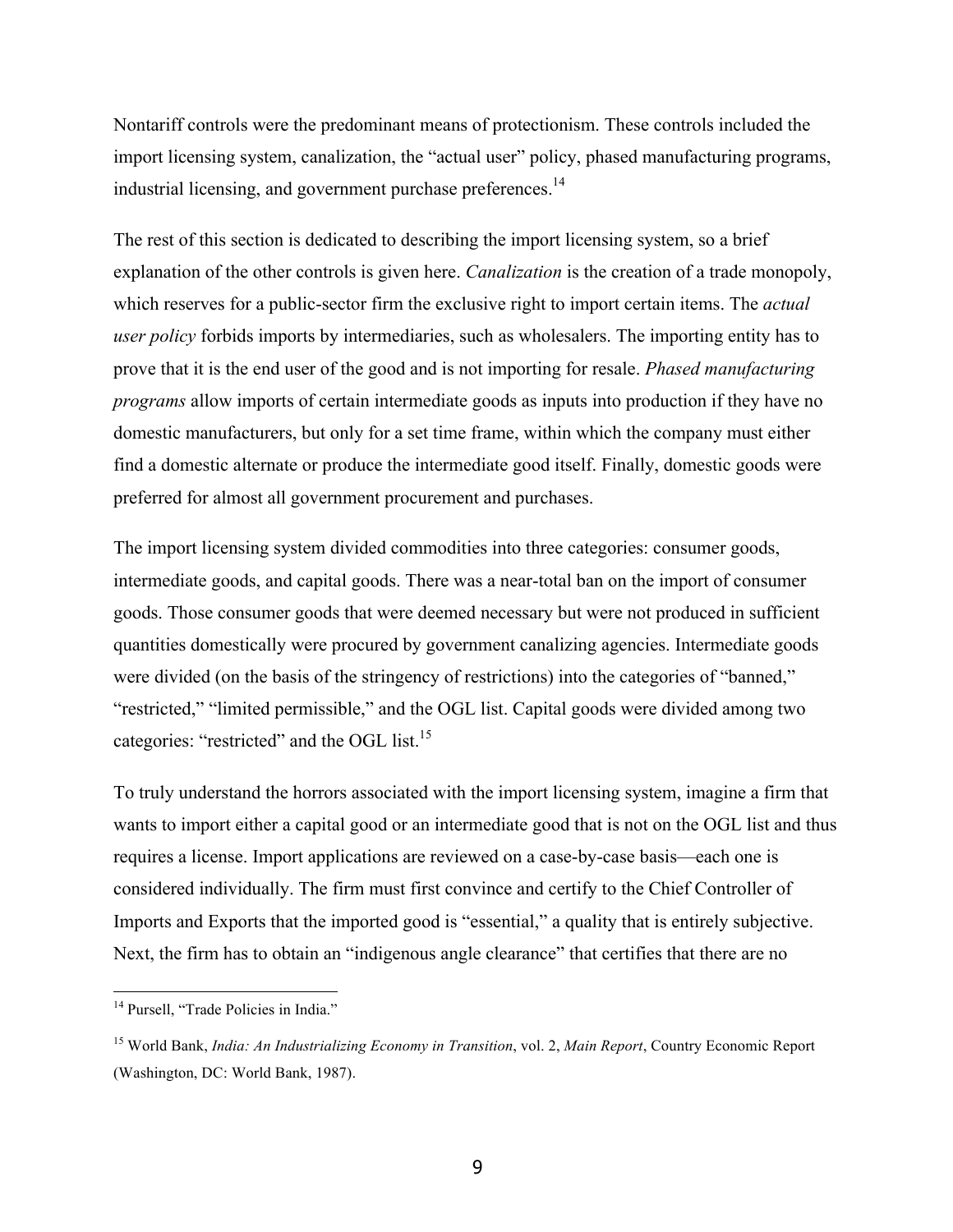domestic alternates. The firm also has to prove that it is the actual user and that it is not importing the item for resale (this requirement was eventually phased out in 1977). Finally, under the phased manufacturing programs, the firm has to "agree to progressively replace imported materials, parts, and components with materials, parts, and components produced inhouse or by other Indian firms."<sup>16</sup>

If, fortunately, a firm wanted to import an item that was included in the OGL list, the process was slightly easier, but the firm still had to meet four conditions:<sup>17</sup>

- 1) The firm is the actual user and cannot resell the item for at least five years.
- 2) The resulting change in productive capacity must be compatible with the capacity approved by the industrial licensing authorities.
- 3) The firm can import only items that are approved for the industrial cluster to which the firm belongs. For instance, a garment firm can import a machine that is approved under the OGL for the garment industry.
- 4) The imported equipment or machinery is not secondhand. (There are special permissions for secondhand items.)

## *How the Licensing System Worked in Reality*

These confounding rules were compounded by the arbitrariness and subjectivity of decisionmaking by the officials in charge. Montek Singh Ahluwalia, in his book *Backstage*, gives a fascinating firsthand account of this arbitrariness.<sup>18</sup> A manufacturer of electric irons wanted to import a particular grade of stainless steel. The domestically produced steel sheets were too thick and would have made the iron heavy and nearly impossible to use. However, because there was a domestic alternate and the product was for domestic use, an import license was denied. If,

<sup>&</sup>lt;sup>16</sup> Pursell, "Trade Policies in India," 437.

<sup>&</sup>lt;sup>17</sup> Pursell, "Trade Policies in India."

<sup>18</sup> Montek Singh Ahluwalia, *Backstage: The Story behind India's High Growth Years* (New Delhi: Rupa, 2020).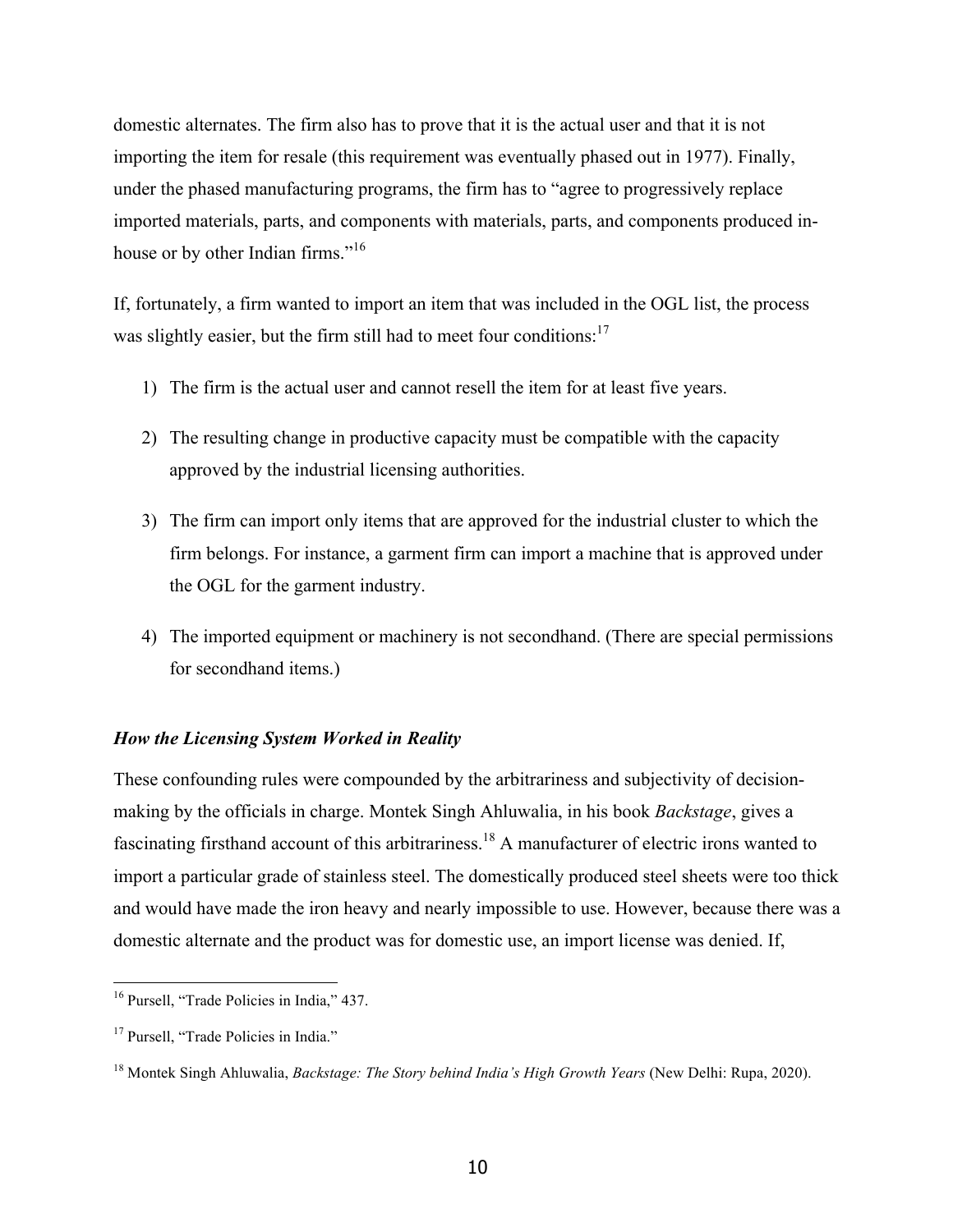however, the iron had been for export, the quality of the product would have been considered important and the import of the thinner sheets would have been allowed.

If a company was resourceful enough to obtain a license to import some required goods, it couldn't count its blessings and make long-term business plans. Instead, there was always a looming threat that government officials could change their minds about the import license. Consider the case of Sunil Mittal and his company, Bharti, which is a conglomerate today and has a big share in India's telecom market. In the company's early days, Mittal obtained a license to import portable generators. Given the unreliable nature of India's electricity supply, the generators imported from Suzuki Motor Company in Japan proved to be highly popular among consumers between 1982 and 1984. In 1984, the government of India, in one fell swoop, canceled the import license. The reason? Two domestic manufacturers got a license to produce the generators within India, and they managed to convince the government to ban the imports.<sup>19</sup>

The excessive domestic restrictions on industrial activity and nearly complete protection from competition through tight import controls and licensing succeeded in choking the life out of Indian manufacturing. Consider that Hindustan Motors, which had a near monopoly in the Indian automobile market with its flagship car, the Ambassador, was established at roughly the same time as the Japanese car giant Toyota. Fifty years after their founding, Toyota sells roughly 5 million cars a year worldwide, while Hindustan Motors sells 18,000 Ambassador cars, all sporting the same design and specifications as the first Ambassador.

The complex system of bureaucratic controls fostered an environment ripe for rent-seeking. While Indian businesses could not control the overall direction of policy, they could lobby and seek an exemption here and an added protection there. Getting a required-input raw material included in the OGL list could change the course of the company. Toward this end, "each major business house established the equivalent of an industrial embassy in New Delhi designed to act as a listening post, liaison office and lobbying agency to deal with political and bureaucratic

<sup>&</sup>lt;sup>19</sup> Sunil Bharti Mittal, "Rise of the New Entrepreneurial Classes and the Emergence of a High-Growth Economy," in *India Transformed: Twenty-Five Years of Economic Reforms*, ed. Rakesh Mohan (Washington, DC: Brookings Institution Press, 2018).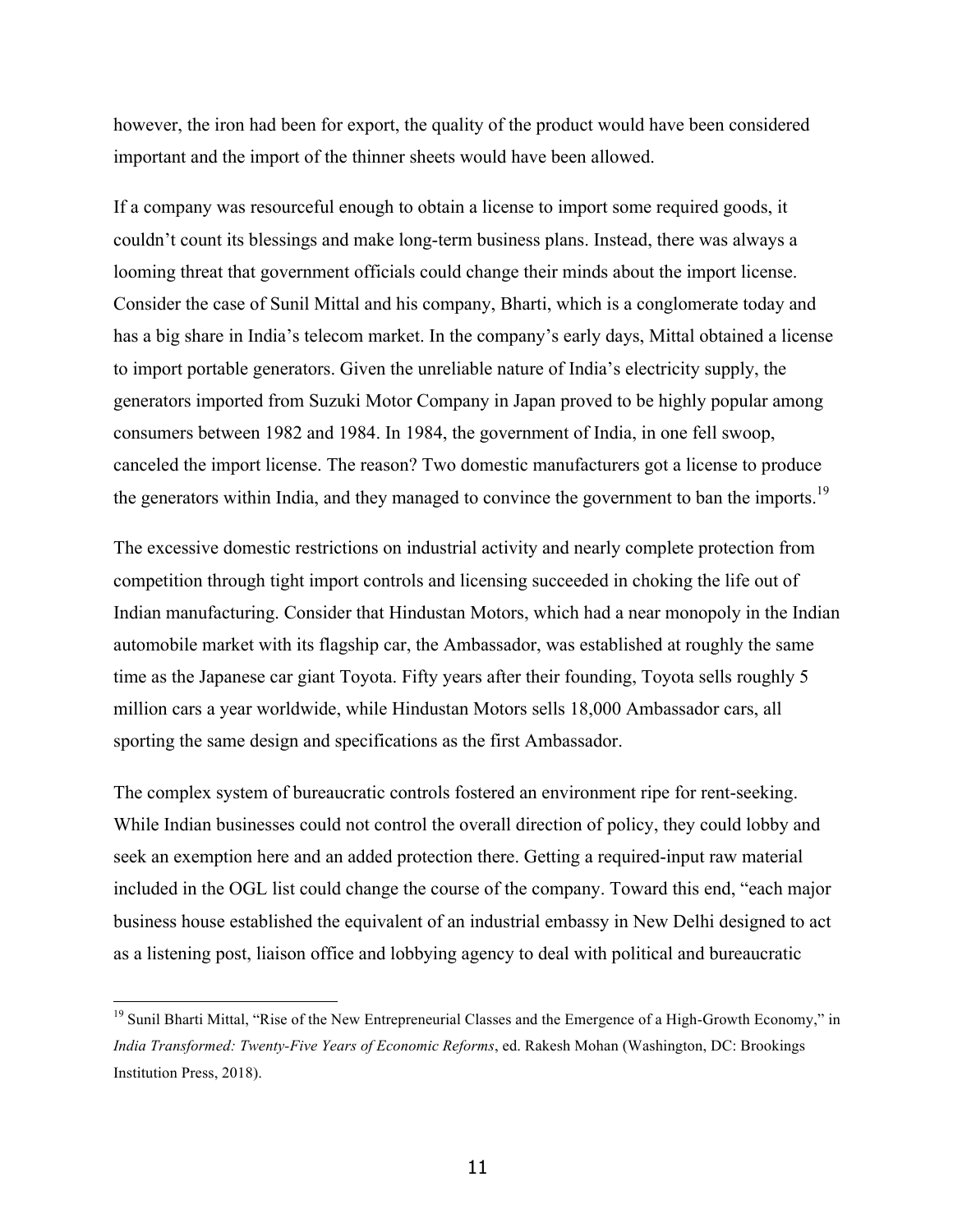decision makers."<sup>20</sup> Businesses spent considerable resources corresponding with, lobbying, and making representation to government ministers and officials. Gradually, businesses learned how to navigate the system and corner industrial licenses, secure monopoly control, and get assured protection from external competition.

Narayana Murthy, the founder and former chairman of Infosys Technologies, one of India's biggest IT companies, recounts the difficulty of trade in that period: "It used to take about 12 to 24 months and about 50 visits to Delhi (paying a red tape surcharge each time) to get a license to import a computer worth  $$1,500<sup>21</sup>$ . In addition, there was a 150% import duty that had to be paid, which made the import cost three times the computer's cost in the United States, which made importing the computer unviable for any Indian business. $^{22}$ 

Similarly, when Tata Motors got an industrial license to produce trucks in India, it had to make every single component, even if it didn't have the comparative advantage to do so, because importing components was an arduous and expensive affair. The engineering team had to import special pens to draw the blueprint for the trucks, and the total cost of the pens (excluding the red tape premium) was greater than the profit from selling a truck.

#### *Piecemeal Liberalization in the Eighties*

A process of slow, cautious, and piecemeal liberalization began around 1976, mainly characterized by the reintroduction of the OGL system. Between 1976 and 1988, the OGL list grew from 79 capital good items to 1,170 capital good items and 949 intermediate inputs. By

 <sup>20</sup> Stanley A. Kochanek, "Liberalisation and Business Lobbying in India," *Journal of Commonwealth & Comparative Politics* 34, no. 3 (1996): 157.

<sup>21</sup> Narayana Murthy, in "The Agony of Reform," chapter 4, episode 2 of *Commanding Heights*, PBS, 2002, https://www.pbs.org/wgbh/commandingheights/shared/minitext/tr\_show02.html.

<sup>22</sup> Narayana Murthy, "The Impact of the 1991 Economic Reforms on Indian Businesses," in Mohan, *India Transformed*, 610–11.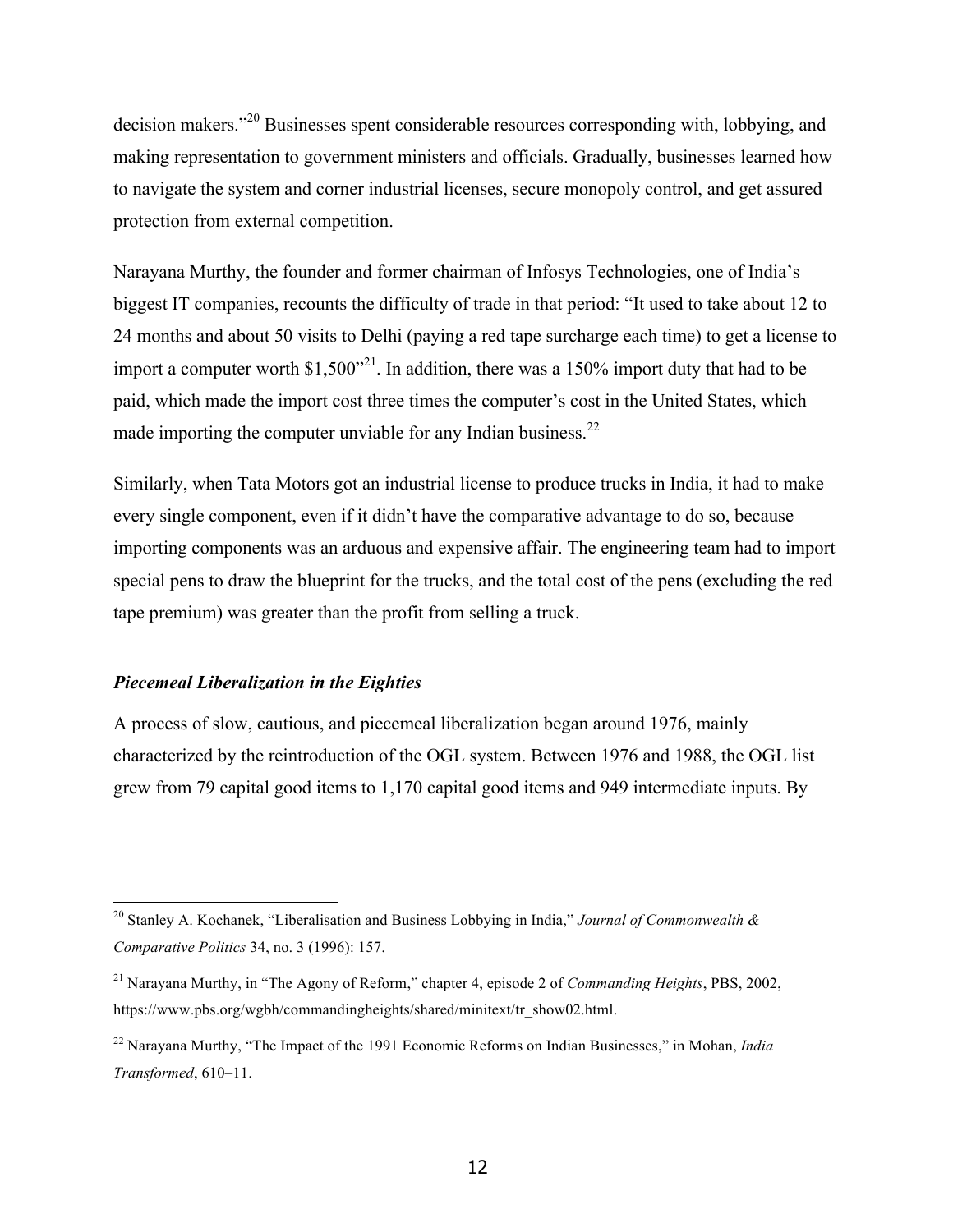April 1990, imports of items in the OGL list had come to account for approximately 30% of total imports. This was accompanied by an effective nominal rupee devaluation by around  $45\%$ <sup>23</sup>

Of importance is the accompanying relaxation in the industrial licensing system, which had a strong trade component to it. By 1990, 31 sectors had been removed from industrial licensing controls. Machinery imports in these sectors were freed from the need for clearances. However, one point of concern was the steady increase in tariffs during this period to compensate for the loss of licensing rents.

## *Economic Impact and Long-Lasting Effects of India's Trade Policy*

The effects of India's inward-looking and protective trade policy on its economy have been documented extensively in the literature and are perhaps well recognized in India. For the three decades after independence, the average annual growth rate of real GDP was roughly 3.5% and per capita income growth was 1.5%. The inward-looking and autarkic policies resulted in a shrinkage of India's share of world merchandise exports, from 2.2% in 1948 to 0.5% in the 1980s. The volume of India's exports grew at a paltry 2.7% annually (1950–1973), compared to the world average of 7.9% in the same period. The ratio of trade (imports plus exports) to GDP, which is a broad indicator of a country's integration with the world economy, was about 16% for India in 1948 and again in 1980s, having dipped to about  $10\%$  in between.<sup>24</sup>

Martin Wolf notes that "In the 1950s India had been the foremost exporter of manufactures among the developing countries. By the middle of the 1960s it was second, by 1970 it was third, and by 1978, seventh. In 1978 the Republic of Korea's manufactured exports exceeded India's by 200 per cent". $25$ 

 <sup>23</sup> Pursell, "Trade Policies in India."

<sup>&</sup>lt;sup>24</sup> T. N. Srinivasan and Suresh D. Tendulkar, "Reintegrating India with the World Economy," Peterson Institute for International Economics, 2003.

<sup>25</sup> Martin Wolf, "India's Entry into the Global Economy," in Mohan, *India Transformed*, 92–93.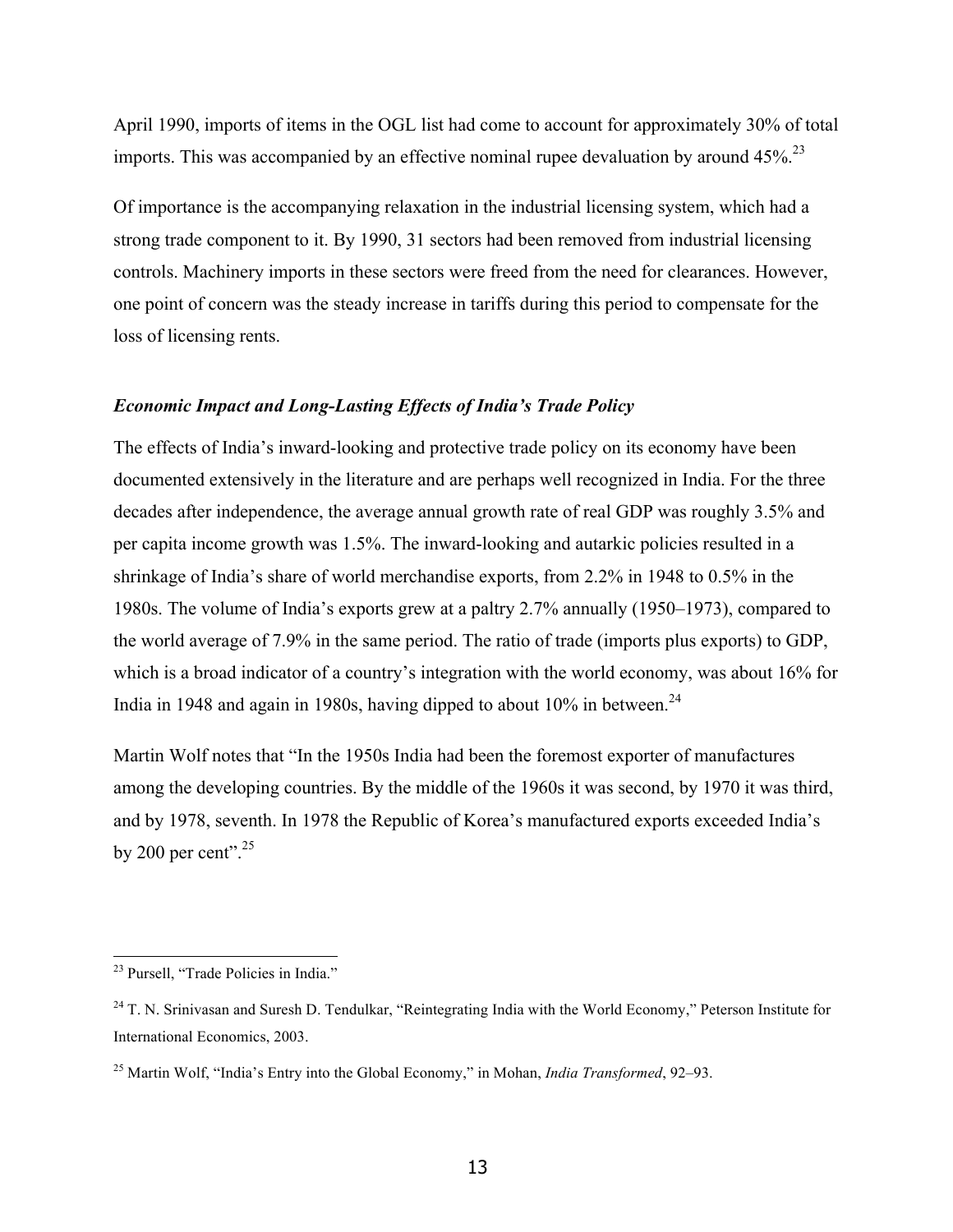Though the effect of industrial and trade policies on industrial performance and GDP growth changed with the change in policies in 1991, it is astounding to look at some of the far-reaching consequences of the protectionist policies. The legacy effects can be witnessed even in 2021. According to a World Bank report, these policies have had a lasting effect on "(a) the structure of production, (b) the size distribution of firms, (c) the scale of production, (d) market concentration ratios, (e) overall product diversity and degree of import substitution, (f) product specialization at the firm level, and (g) the geographic dispersion of industry.<sup> $26$ </sup>

A significant legacy issue is the preponderance of capital-intensive firms in India, which is a labor-abundant country. To be sure, a major part of the blame can be apportioned to India's restrictive labor laws and industrial policy, but some part of it can be reserved for import policy as well. India's protective regime led to the "establishment and growth of a number of highly capital-intensive industries in which India would not appear to have a comparative advantage and which have and continue to absorb a disproportionate share of national savings." $27$ 

In a similar vein, the cause for the absence of medium and large enterprises in India today can be traced back to the industrial and trade policies of the pre-liberalization era. The regulatory barriers to entry, growth, and exit were substantially lower for small firms than for medium or large ones. Finally, the set of regulatory and financial concessions given to industries categorized as small-scale ensured that many firms stayed small. This policy bias toward small firms, which has significant consequences for India's employment scenario, has not entirely disappeared even in 2021.

#### **The 1991 Reforms**

The fiscal profligacy of the late 1980s, the rising current account deficit, high external debt, inflation rates hovering around 10%, short-term debt reaching 147% of foreign exchange reserves, the fall in foreign exchange reserves until they covered barely 10 weeks of imports—all

 <sup>26</sup> World Bank, *India: An Industrializing Economy in Transition*, 55.

<sup>27</sup> World Bank, *India: An Industrializing Economy in Transition*, 55.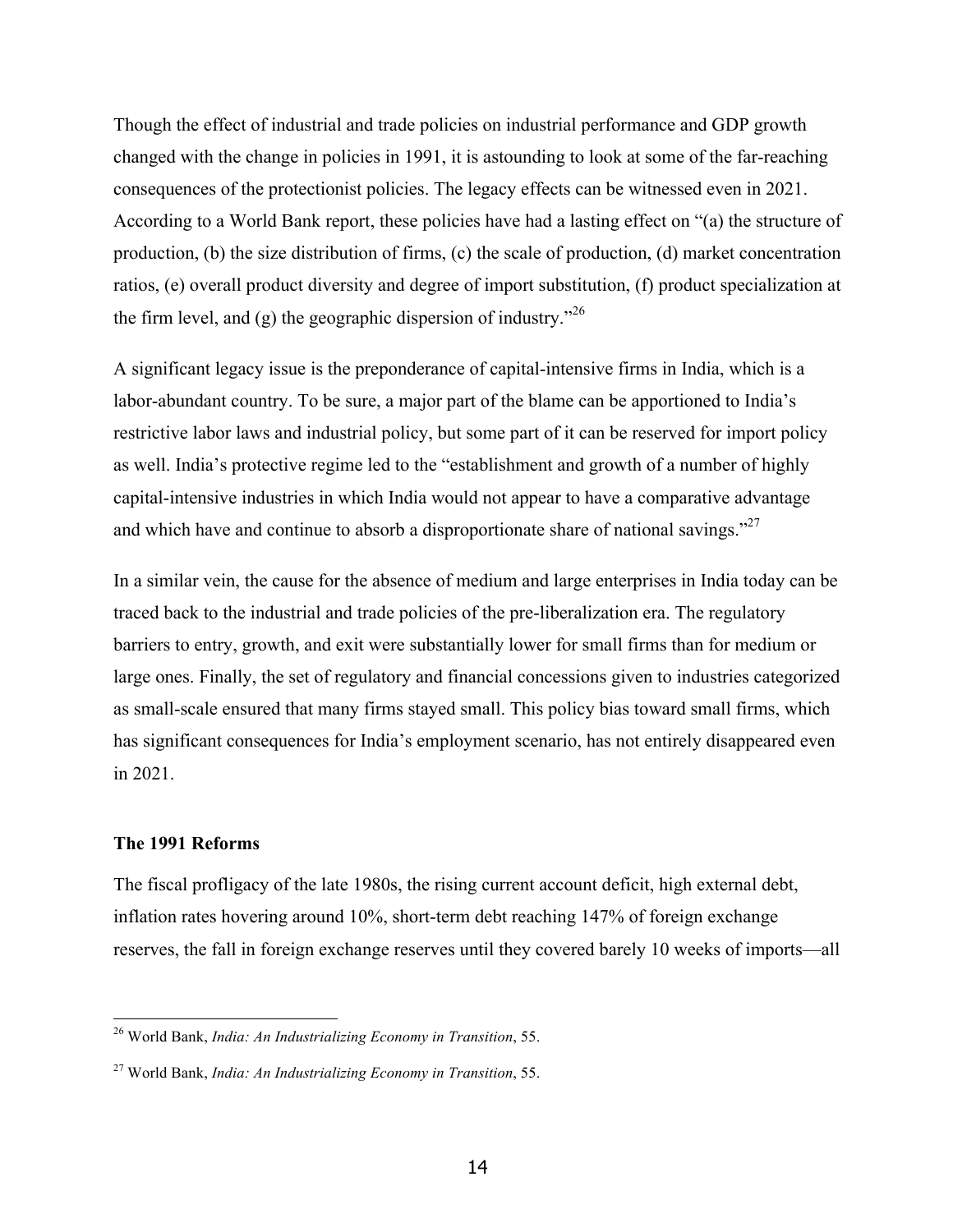of these combined heralded a macroeconomic crisis for India. This part of the story and the dramatis personae are relatively well known and thus need not be expounded in this essay.

The International Monetary Fund's assistance came through and macroeconomic stabilization occurred swiftly and, by 1993, many of the macro indicators had values that would be considered acceptable. Srinivasan and Tendulkar discuss the immediate response to the 1991 crisis and the macro stabilization:

The gross fiscal deficit of the central government fell from 7.9 percent of GDP in 1990 to 5.6 percent by 1992, nonoil imports declined by 22 percent in 1991, and the current account deficit dropped from 3.2 percent of GDP in 1990 to 0.3 percent in 1991. The stock of short-term debt was reduced from 146.5 percent of foreign exchange reserves in March 1991 to 76.7 percent by 1992 and 64.5 percent by 1993 (table 2.2). Real GDP growth dipped from 5.6 percent in 1990 to 1.3 percent in 1991 during this period of fiscal contraction but recovered quickly to 5.1 percent in 1992. $^{328}$ 

The import cover of foreign exchange reserves rose to more than eight months, from 2.5 months in 1990/91. The debt service ratio fell from 35.3% in 1990/91 to 25.6% in 1993/94. Private capital flows picked up and assistance from international agencies such as the World Bank and the International Monetary Fund declined.

The macroeconomic stabilization was accompanied by a range of long-term structural reforms in the areas of fiscal discipline, the monetary and financial sector, capital markets, the exchange rate mechanism, industrial policy and licensing, foreign investment, and, finally, trade policy. It is the last part that this essay will focus on.

## *Rupee Devaluation and Moving toward a Market-Based Exchange Rate*

The rupee had been depreciating in real terms year on year in the late 1980s. Even so, it was still overvalued when it was time to deal with the balance-of-payments crisis at hand, and a significant devaluation was necessary. Wary of political repercussions à la 1966, then prime

 <sup>28</sup> Srinivasan and Tendulkar, "Reintegrating India," 30.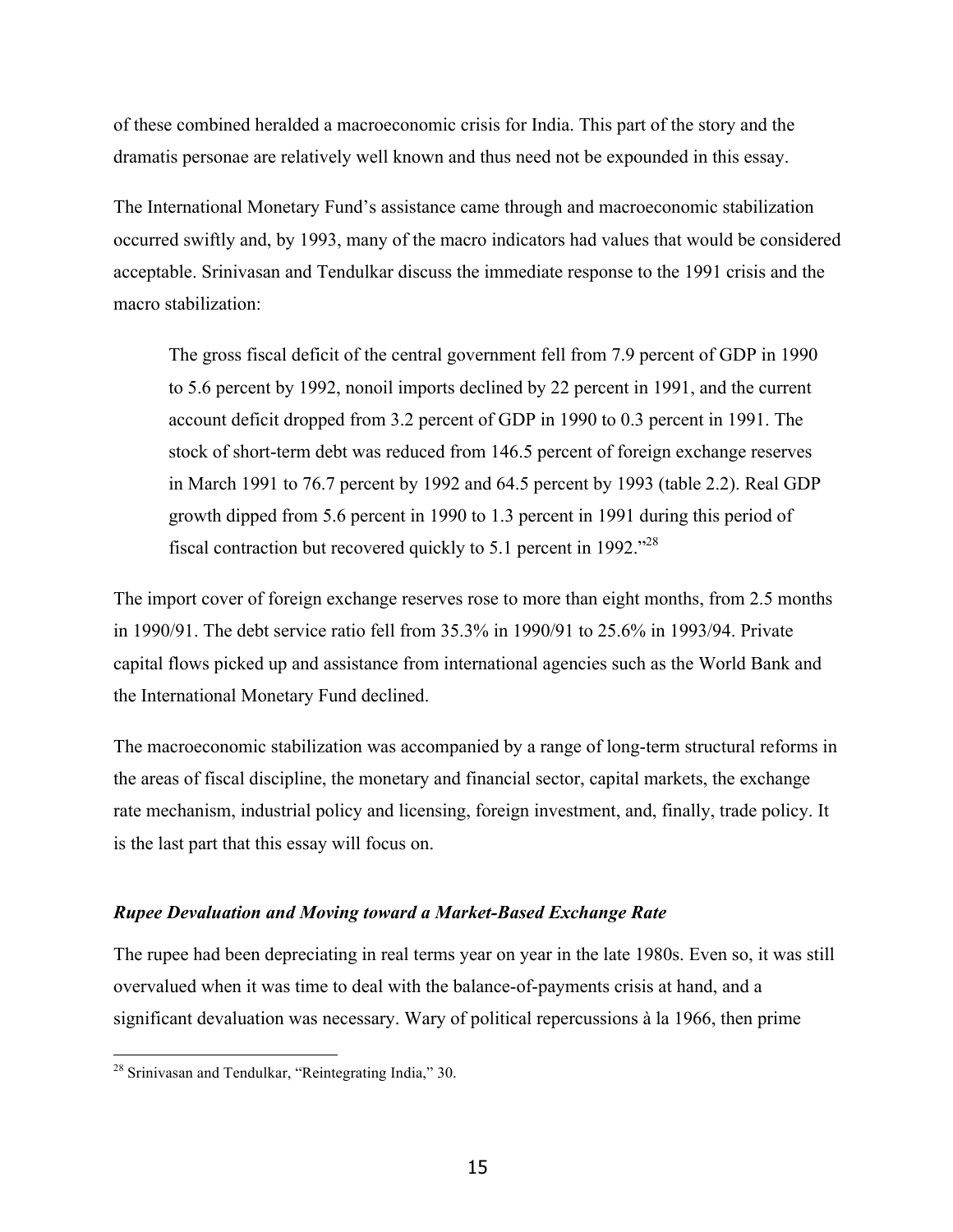minister Narasimha Rao undertook the devaluation in two steps and in secrecy. Code-named "Hop, Skip and Jump," the maneuver first devalued the rupee by 9% on July 1, 1991, to gauge public reaction. The rupee was further devalued two days later, taking the cumulative devaluation to about 19%.<sup>29</sup>

Subsequently, in March 1992, the government also established a dual exchange rate system. Under this regime, the government allowed importers to pay for some imports with the rupee valued at the free-market rate, while there was also a government-mandated rate of exchange for other imports. The two exchange rates were unified a year later, and the rupee was allowed to float for the very first time in its history. $30$ 

## *Import Liberalization*

In one fell swoop (or so it seems), the Narasimha Rao government eliminated the import licensing system in July 1991. Capital goods, intermediates, components, and industrial raw materials were almost entirely opened up for import by manufacturers and retailers, for stock and sale.<sup>31</sup> Finally, the approach changed from protecting Indian industry to providing it with an opportunity to compete in world markets. Consumer goods, accounting for 30% of all tariff lines, constituted the exception in the case of import licensing until 2001, when India's trading partners lodged a challenge at the World Trade Organization.

India began removing balance-of-payments-related quantitative restrictions unilaterally in 1996, when quantitative restrictions on 488 items were removed. A further 391 items lost restrictions in 1997 and 894 items in 1998, and the rest of the restrictions were removed by 2001. Simultaneously, the proportion of canalized items (reserved for import by government agencies

 <sup>29</sup> Ahluwalia, *Backstage*.

<sup>30</sup> Reserve Bank of India, *The Reserve Bank of India*, vol. 4, *1981–1997* (New Delhi: Academic Foundation, 2013); Devika Johri and Mark Miller, "Devaluation of the Rupee: Tale of Two Years, 1966 and 1991" (working paper, Centre for Civil Society, 2010).

<sup>31</sup> Tejendra Khanna, "Trade Policy Reforms: The Indian Experience," in *Trade Policy Issues*, ed. Chorng-Huey Wong and Naheed Kirmani (Washington, DC: International Monetary Fund, 1997).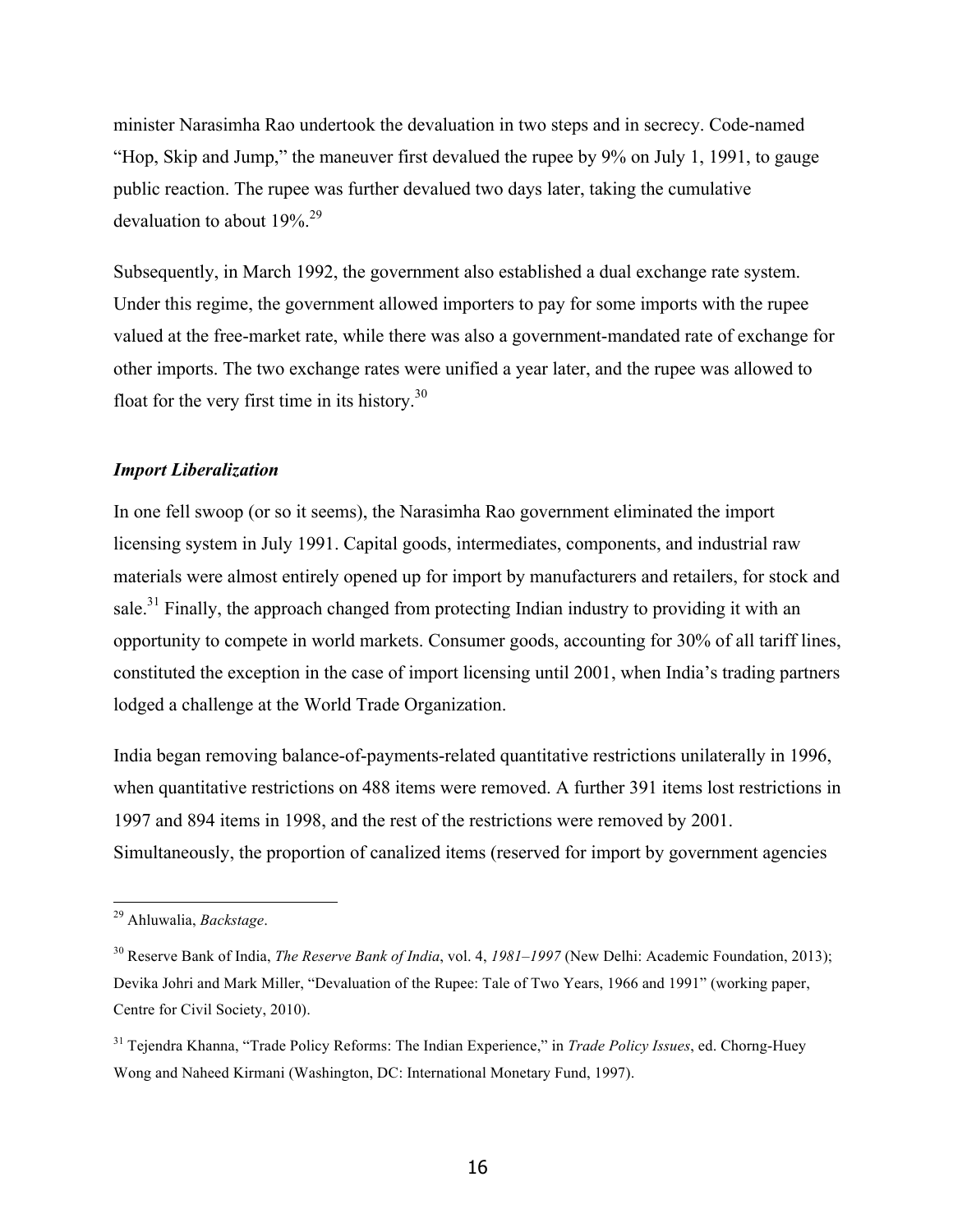only) in total imports in value terms declined from 27% to 19% during the ten-year period from 1988/89 to 1997/98. From 1999 onward, the number of items in the prohibited and restricted categories was also significantly reduced. $32$ 

## *Tariff Rates*

In 1990/91 the highest tariff rate stood at 355%, the simple average of all tariff rates at 113%, and the import-weighted average of tariff rates at 87%. The budget speech delivered by Manmohan Singh on July 24, 1991, announced a drastic reduction in the peak tariff rates, to 150%. The rate was further reduced to 110% in 1992/93, 85% in 1993/94, 65% in 1994/95, and 50% in 1995/96. Agriculture remained highly protected after the first round of reforms, with the weighted average import duty rates higher in 2001/02 than in 1991/92. Other measures also show the protection that agriculture has enjoyed. $33$ 

The customs duty collection rate fell from 47.0% in 1990/91 to 44.0% in 1991/92, and it declined further, to 37.0%, in 1992/93. There was also a gradual reduction in nontariff barriers on imports. In 1988 nontariff barriers covered 95% of imports in sectors covered in a World Bank study; the number had declined to 24% by 1999.<sup>34</sup> Table 1 shows the weighted average tariff rates of India for various broad import groups. It can be seen that the average tariff rate (last column) steadily declined from 1991 till 1996, then edged up again, which was driven by increases in tariff rate on consumer goods and agricultural products.

|         |             |        | Consumer | Intermediate |               | All         |
|---------|-------------|--------|----------|--------------|---------------|-------------|
| Year    | Agriculture | Mining | goods    | goods        | Capital goods | commodities |
| 1991/92 | 47.0        | 56.9   | 97.8     | 69.5         | 94.8          | 72.5        |
| 1992/93 | 22.8        | 32.6   | 83.2     | 62.6         | 85.2          | 60.6        |
| 1993/94 | 19.8        | 33.4   | 68.7     | 47.6         | 58.4          | 46.8        |

**Table 1. Weighted Average Import Duty Rates in India (%)**

<sup>32</sup> Reserve Bank of India, External Sector, Annual Report, 2003.

<sup>33</sup> Srinivasan and Tendulkar, "Reintegrating India."

<sup>34</sup> World Bank, *India: Reducing Poverty, Accelerating Development*, World Bank Country Study (New Delhi: Oxford University Press, 2000).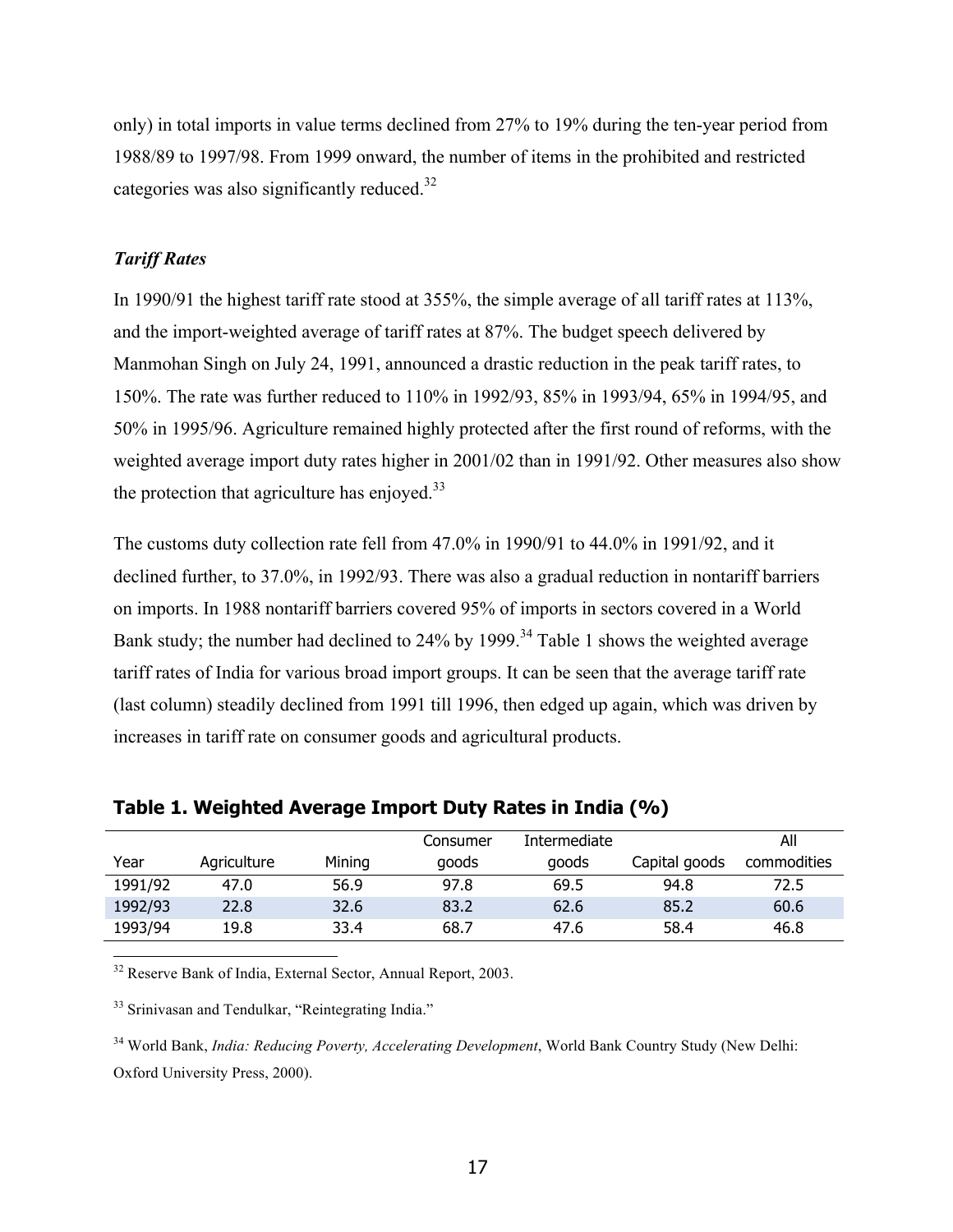| 1994/95 | 16.8 | 30.3 | 55.9 | 38.4 | 45.5 | 38.2 |
|---------|------|------|------|------|------|------|
| 1995/96 | 16.7 | 29.9 | 36.1 | 22.9 | 29.1 | 25.9 |
| 1996/97 | 14.7 | 22.0 | 39.0 | 21.9 | 28.8 | 24.6 |
| 1997/98 | 14.0 | 21.9 | 33.8 | 46.1 | 25.1 | 25.4 |
| 1998/99 | 24.2 | 19.9 | 37.9 | 31.1 | 29.4 | 29.2 |
| 1999/00 | 24.4 | 21.4 | 37.4 | 33.1 | 31.0 | 31.4 |
| 2000/01 | 58.6 | 16.1 | 56.2 | 36.2 | 34.4 | 35.7 |
| 2001/02 | 57.7 | 15.8 | 67.1 | 34.8 | 31.8 | 35.1 |

Source: Reserve Bank of India, External Sector, Annual Report, 2003.

In 2021, India's tariff rates range from 0% to 150%, with 67.8% of all tariff lines between 0% and 10%, 22.1% higher than 10% and up to 30%, and 4.0% above 30%. The most common tariff rates continue to be  $10\%$  (31.7% of tariff lines) and 7.5% (24.4% of tariff lines).<sup>35</sup>

A noteworthy feature of India's tariff rates in the early 1990s was that, though they had been reduced from extremely high levels, they were still relatively high (particularly for nonagriculture) compared with existing levels in comparable economies.<sup>36</sup> India still had the highest tariff rates among emerging markets at the turn of the century, as table 2 shows.

|             |      |                         | Standard deviation of | Weighted mean tariff |
|-------------|------|-------------------------|-----------------------|----------------------|
| Country     | Year | Simple mean tariff rate | tariff rates          | rate                 |
| China       | 1992 | 41.0                    | 30.6                  | 32.2                 |
|             | 2000 | 16.3                    | 10.7                  | 14.7                 |
| Indonesia   | 1989 | 21.9                    | 19.7                  | 13.0                 |
|             | 2000 | 8.4                     | 10.8                  | 5.2                  |
| Malaysia    | 1988 | 17.0                    | 15.1                  | 9.4                  |
|             | 1997 | 9.3                     | 33.3                  | 6.0                  |
| Philippines | 1989 | 28.0                    | 14.2                  | 22.4                 |
|             | 2000 | 7.6                     | 7.9                   | 3.8                  |
| Thailand    | 1989 | 38.5                    | 19.6                  | 33.0                 |
|             | 2000 | 16.6                    | 14.1                  | 10.1                 |
| India       | 1990 | 79.0                    | 43.6                  | 49.6                 |
|             | 1999 | 32.5                    | 12.3                  | 28.5                 |

# **Table 2. Tariff Rates among Emerging Markets**

35 Asit Ranjan Mishra, "WTO Urges India to Reduce Tariffs," *Mint*, January 7, 2021.

<sup>36</sup> Harsha Vardhana Singh, "Trade Policy Reform in India since 1991" (Working Paper 02, Brookings India, New Delhi, 2017).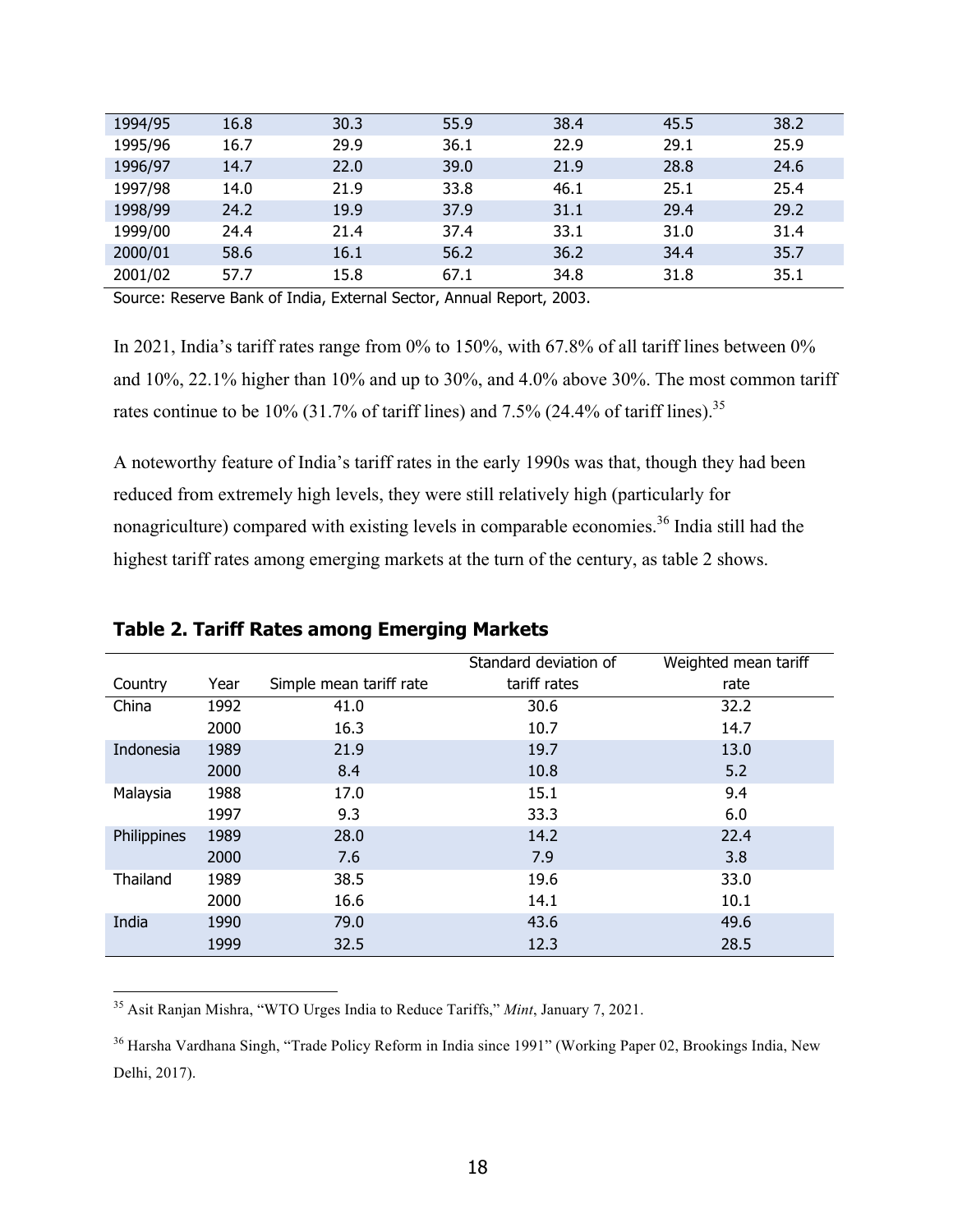Note: Simple mean tariff rate is the unweighted average of the effectively applied rates for all products subject to tariffs. Standard deviation of tariff rates is the average dispersion of tariff rates around the simple mean. Weighted mean tariff rate is the average of effectively applied rates weighted by the product import shares corresponding to each partner country. Source: Reserve Bank of India, External Sector, Annual Report, 2003.

Deb Kusum Das provides an overview of the reform process: protectionism has declined "from around 82 per cent [of] industries exhibiting Effective Rate of Protection (ERP) levels of more than 100 per cent in 1990–91 to around 80 per cent of industries having ERP levels of less than 20 per cent in 2009–10. $\cdot$ <sup>37</sup> The other trend that emerges for both tariff and nontariff barriers is that the preference was to deregulate and ease imports of capital goods first and intermediate goods next, while consumer goods had *relatively* high rates of protection throughout the postreform period.

## **Impact of the Import Liberalization**

Any appraisal of the impact of trade liberalization on the economy must emphasize that reforms in trade occurred alongside reforms in multiple other domains. A growth in exports following the reforms of 1991 can be attributed as much to the freeing up of imports as to the removal of strict industrial licensing and the abolition of the Monopolies and Restrictive Trade Practices Act. Similarly, the higher trend growth post-1991 has many causal factors.

Broadly, liberalizing imports has had an impact on overall trade—its direction, composition, and volume—and on industrial performance—its efficiency, productivity, and growth.

### *Impact on Trade*

The obvious effect of the trade reforms is the growth in the volume of trade. India's share in world exports increased from 0.5% in the 1980s to 0.8% in 2002, and India's exports of goods and services have grown faster than the world's post-1991. Equally important is the growth rate

<sup>&</sup>lt;sup>37</sup> Deb Kusum Das, "Trade Policy and Manufacturing Performance: Exploring the Level of Trade Openness in India's Organized Manufacturing in the Period 1990–2010" (DRG Studies Series, Reserve Bank of India, Mumbai, 2016). The effective rate of protection is the percentage excess of domestic value-added, vis-à-vis world valueadded, introduced because of tariff and other world barriers.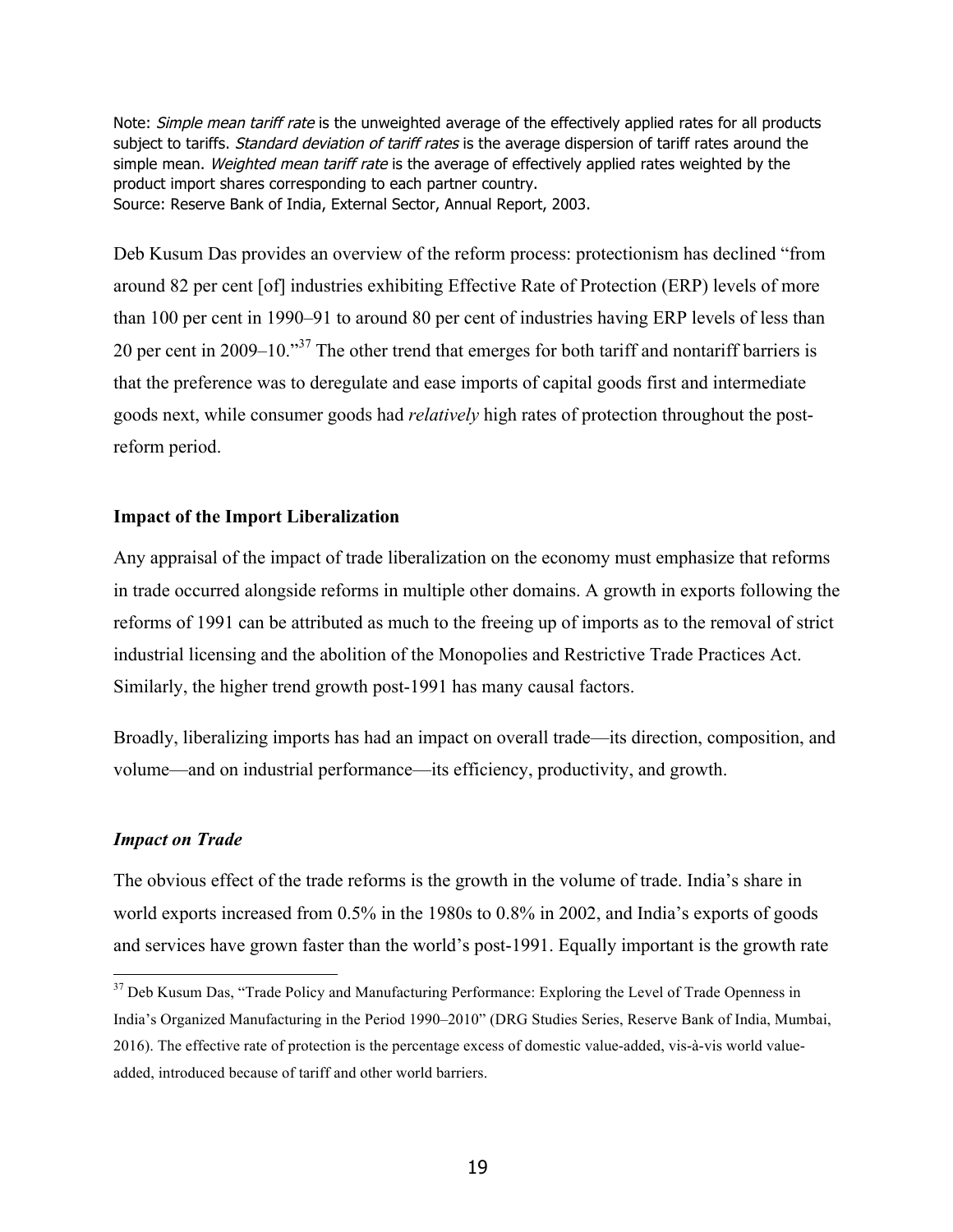of imports—from 5.9% a year in the 1980s to 9.2% the next decade. The ratio of total exports of goods and services to GDP in India rose from 7.3% to 14.0% pre- and post-liberalization. Imports also saw an increase, but to a lesser extent: from 9.9% in 1990 to 16.6% of GDP in 2000. Meanwhile, the ratio of total trade in goods and services to GDP increased from 17.2% to  $30.6\%$ <sup>38</sup>

Though some of the strictest controls on import licensing were removed in 1991, the tariff rates, as discussed earlier, were not reduced as rapidly. Significant tariff reduction occurred in the decade after 2000, and the growth of real imports, significantly higher in that decade than in the 1990s, reflects this.

With liberalization of imports and the reduction of export subsidies and other distortions, India has been able to diversify its export basket. In the 1970s, four industries (textile products, food and beverages, basic metals, and leather and leather products) dominated the export basket, adding up to 80% of total exports. This drastically declined to 20% in 2009.<sup>39</sup> Manufactured exports increased from an average of 60.7% of total exports in the 1980s to an average of 76.1% of total exports after the crisis.<sup>40</sup>

The direction of trade has changed as well. On the export side, the major shift has been away from Japan and Russia and toward developing Asia. The share of developing countries in Asia, Africa, and Latin America increased from 14.2% to 30.9% (1987/88 to 2001/02). The shares of the United States and the European Union in India's exports have increased, while their shares in imports have declined. Overall, the major shift in imports has been away from Russia, the United States, and Europe and toward OPEC nations and other developing countries. Between 1987/88 and 2001/02, imports from OPEC rose from 13.3% to 25.9% of India's total imports, and those

 <sup>38</sup> Panagariya, "India's Trade Reform."

<sup>39</sup> United Nations Conference on Trade and Development, *Twenty Years of India's Liberalization: Experiences and Lessons*, ed. Rashmi Banga and Abhijit Das, United Nations Publication UNCTAD/OSG/2012/1, 2012.

<sup>&</sup>lt;sup>40</sup> Arvind Virmani, "India's 1990–91 Crisis: Reforms, Myths and Paradoxes" (working paper, Planning Commission, Government of India, New Delhi, 2001).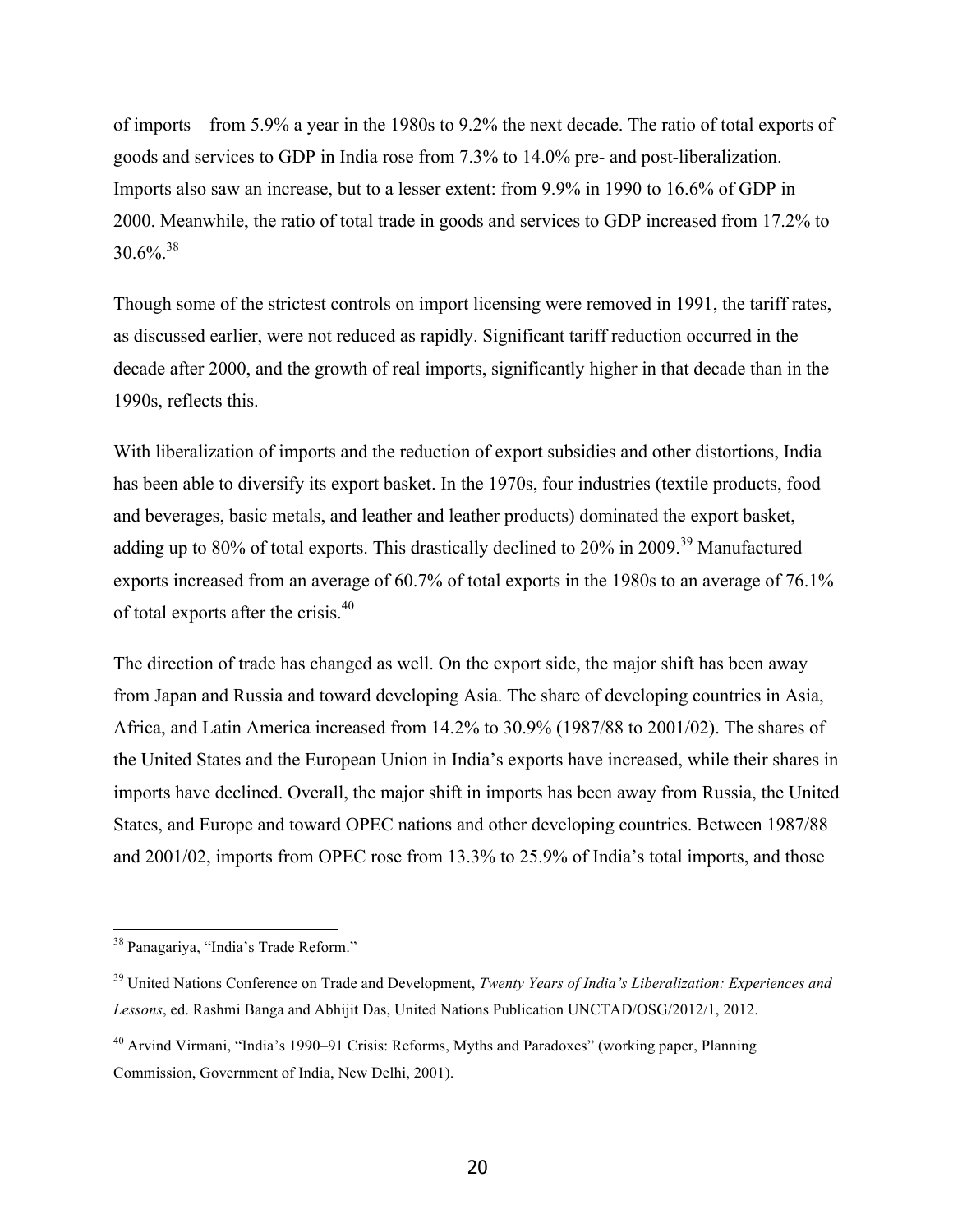from developing countries rose from 17.3% to 29.2%.<sup>41</sup> As expected, India's trade with China both imports and exports—has increased significantly.

## *Output, Productivity, and Efficiency Gains*

In terms of overall gains from trade liberalization, it is generally difficult to isolate the effects of one set of reforms from those of others. Econometric models that attempt to estimate overall gains come with a few caveats and assumptions. Having said that, Rajesh Chadha et al. offer perhaps the most comprehensive estimate of the effects of trade liberalization on India's GDP and, by extension, on the welfare of Indian people. In their 1998 paper, they look at the effects of trade reforms in three different scenarios:<sup>42</sup>

- 1) *Administered version:* Trade liberalization is carried out while retaining the product market imperfections, such as state-controlled monopolies and administered prices.
- 2) *Market version:* Competition exists, state monopolies are removed, and prices are determined by the market.
- 3) *Rationalization of taxes and subsidies:* The conditions of the market version apply, and distortions such as indirect taxes and subsidies (agriculture, water, gas, electricity, etc.) are removed or reduced.

The results were stark then and hold lessons for today as well. Import reforms can permanently increase GDP by 1.60%, while import and export reforms can increase it by 2.01% under the administered version. Under the market version and rationalization of taxes and subsidies, import and export reforms can increase GDP by as much as 5.00% and 5.15%, respectively.

Crucially, the returns to the factors of production increase in similar ratios to GDP. For instance, under the third scenario, undertaking import and export reforms can lead to an increase in returns to land, labor, and capital by 4.6%, 5.2%, and 5.5%, respectively.

 <sup>41</sup> Panagariya, "India's Trade Reform"; Srinivasan and Tendulkar, "Reintegrating India."

<sup>42</sup> Rajesh Chadha et al., "Analysis of India's Policy Reforms," *World Economy* 21, no. 2, (1998).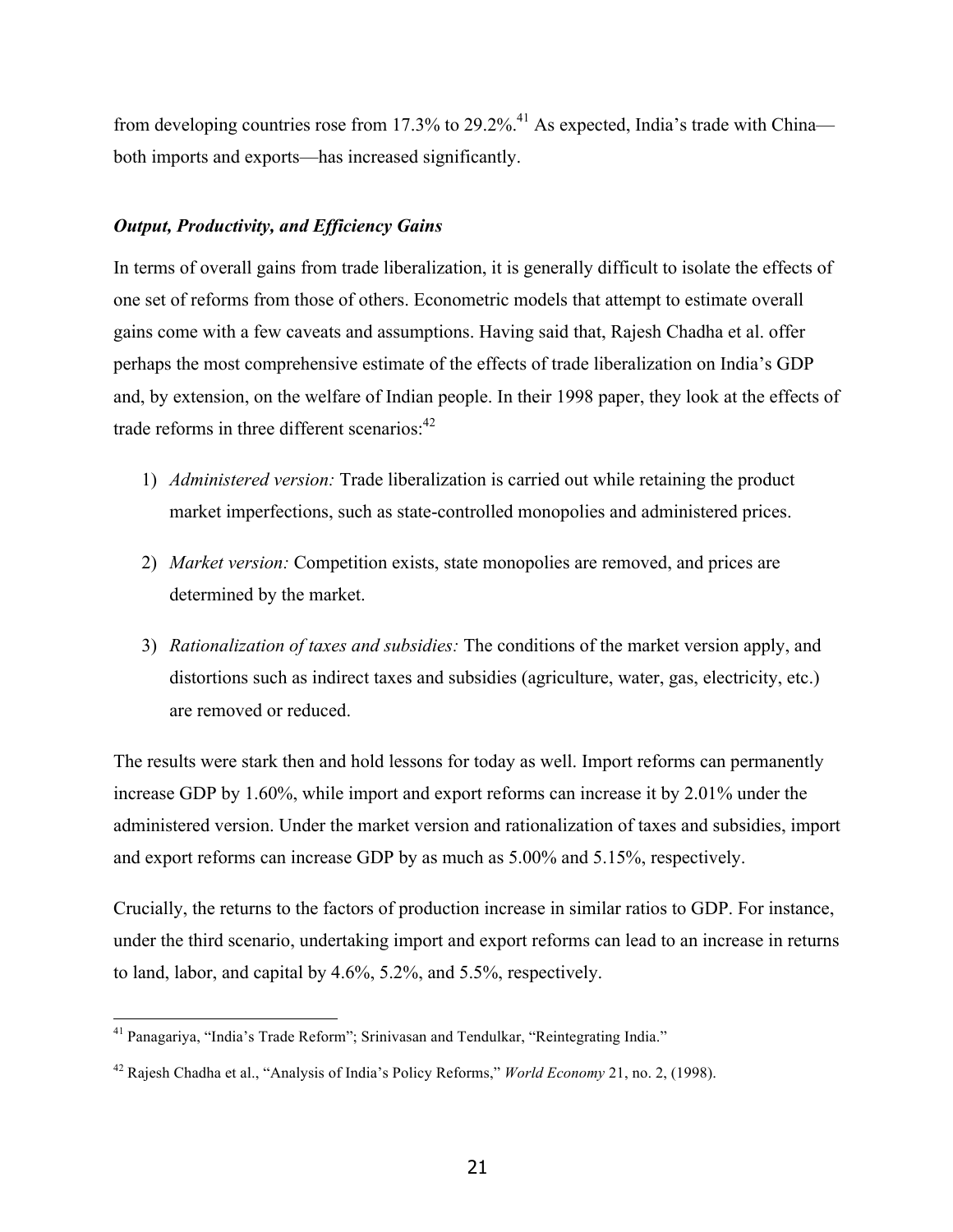Arvind Panagariya discusses three other channels through which efficiency gains take place.<sup>43</sup> First, the dismantling of the import substitution system allows for the availability of higherquality substitutes for low-quality domestic goods. This will lead to the emergence of new products and sectors in the country, which can compete in world markets. Second, even for domestically produced goods, the availability of new and high-quality inputs can lead to significant efficiency gains, which were lost during the import substitution regime. Third, welfare gains through the expanding of choice for consumers, with the replacement of sometimes poor-quality domestic goods with higher-quality imports, can be substantial.

Pravin Krishna and Devashish Mitra find strong evidence of an increase in competition (as reflected in the reductions in price-marginal cost markups) and some evidence of an increase in the growth rate of productivity in India following the 1991 reforms.<sup>44</sup> Jagadeesh Sivadasan finds productivity increases of 30%–35% in industries that benefitted from trade liberalization. He also finds a 25% increase in aggregate output growth and a 20% increase in aggregate productivity growth following tariff liberalization.<sup>45</sup>

Petia Topalova and Amit Khandelwal attempt to establish a causal link between trade liberalization in India and productivity growth. They find that "pro-competitive forces, resulting from lower tariffs on final goods, as well as access to better inputs, due to lower input tariffs, both appear to have increased firm-level productivity."<sup>46</sup> Interestingly, the access to better inputs has had the largest impact. They also emphasize the positive interplay between reduction in tariffs on the one hand and foreign direct investment liberalization and domestic industrial deregulation on the other. The impact of tariff reduction is significantly higher in the presence of the other two components.

 <sup>43</sup> Panagariya, "India's Trade Reform."

<sup>44</sup> Pravin Krishna and Devashish Mitra, "Trade Liberalization, Market Discipline and Productivity Growth: New Evidence from India," *Journal of Development Economics* 56, no. 2 (1998).

<sup>&</sup>lt;sup>45</sup> Jagadeesh Sivadasan, "Barriers to Entry and Productivity: Micro-evidence from Indian Manufacturing Sector Reforms" (PhD diss., Graduate School of Business, University of Chicago, 2003).

<sup>46</sup> Petia Topalova and Amit Khandelwal, "Trade Liberalization and Firm Productivity: The Case of India," *Review of Economics and Statistics* 93, no. 3 (2011): 995.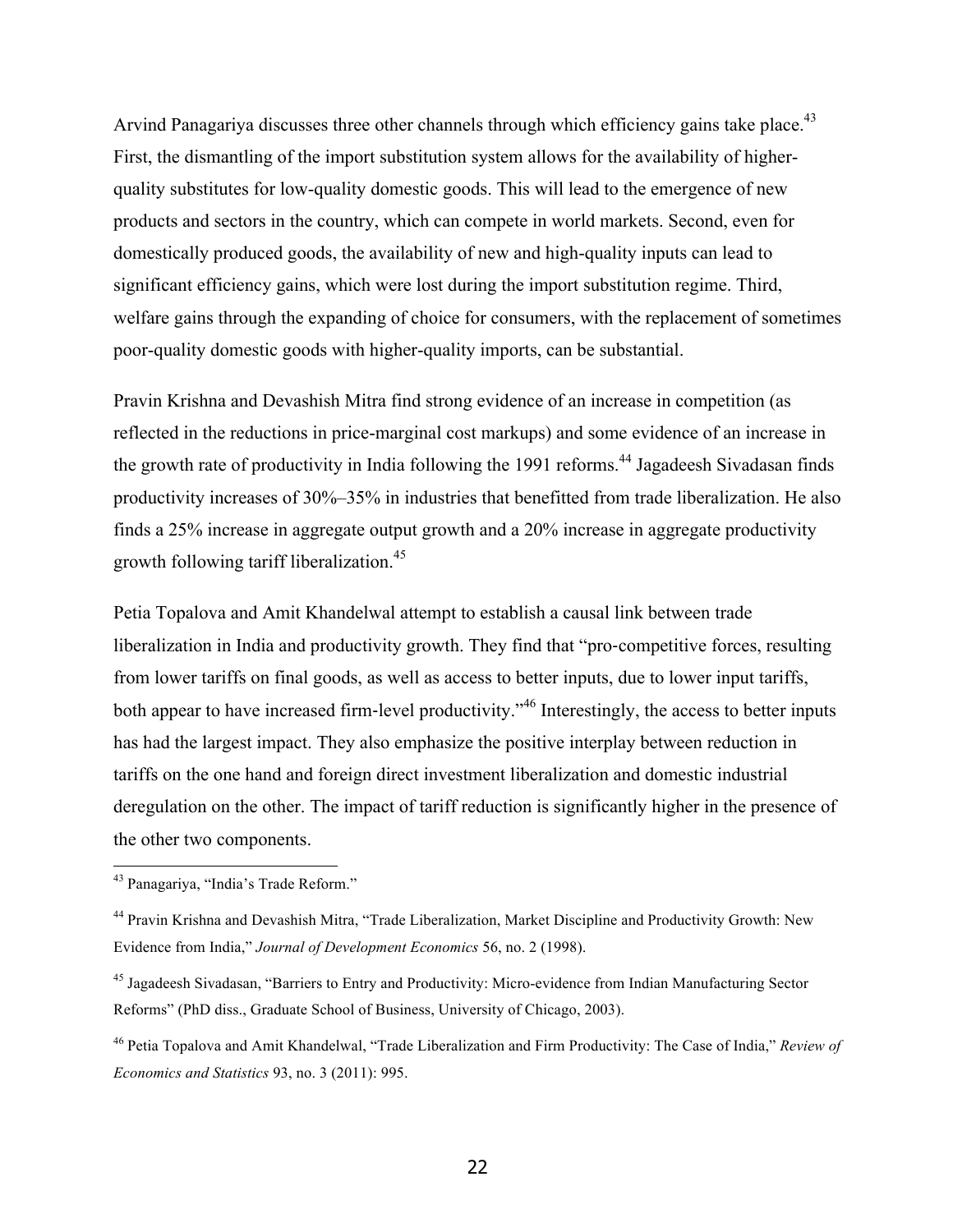T. N. Srinivasan and Suresh Tendulkar look at two summary indicators, the shares of wages and exports in total sales, from a comprehensive study of Indian firms by the National Council of Applied Economic Research (NCAER):

In general, the export orientation of the corporate units has indeed increased during the postreform period. The export ratio, a sign of increased international competitiveness, has increased in all the industry groups, except electrical machinery. The wage share has declined, to varying degrees, in all of the 17 industries covered by the NCAER study. This is consistent with increased export orientation, which is associated with higher productivity per worker and more efficient utilization of labour.<sup>47</sup>

Pinelopi Koujianou Goldberg et al. find a fascinating insight using detailed trade and firm-level data. Aside from finding significant productivity gains from trade through access to new imported inputs, they find that "lower input tariffs account on average for 31% of the observed increase in firms' product scope over this period."<sup>48</sup>

Finally, Michele Alessandrini et al. look at the change in production structure of industries postliberalization. Their paper shows that the structure of comparative advantage of industries in India has substantially transformed during this period. "Specifically, the technological content of trade has shifted gradually from low-technology sectors toward medium-technology sectors."<sup>49</sup> The key insight from this paper is that the largest improvements in trade specialization have occurred in industries that experienced the largest reduction in import tariffs.

 <sup>47</sup> Srinivasan and Tendulkar, "Reintegrating India," citing National Council of Applied Economic Research, *The Impact of India's Economic Reforms on Industrial Productivity, Efficiency and Competitiveness: A Panel Study of Indian Companies, 1980–1997* (New Delhi: NCAER, 2001).

<sup>&</sup>lt;sup>48</sup> Pinelopi Koujianou Goldberg et al., "Imported Intermediate Inputs and Domestic Product Growth: Evidence from India," *Quarterly Journal of Economics* 125, no. 4 (2010): 1728.

<sup>&</sup>lt;sup>49</sup> Michele Alessandrini et al., "Tariff Liberalization and Trade Specialization in India" (working paper, Asia Development Bank, 2009).